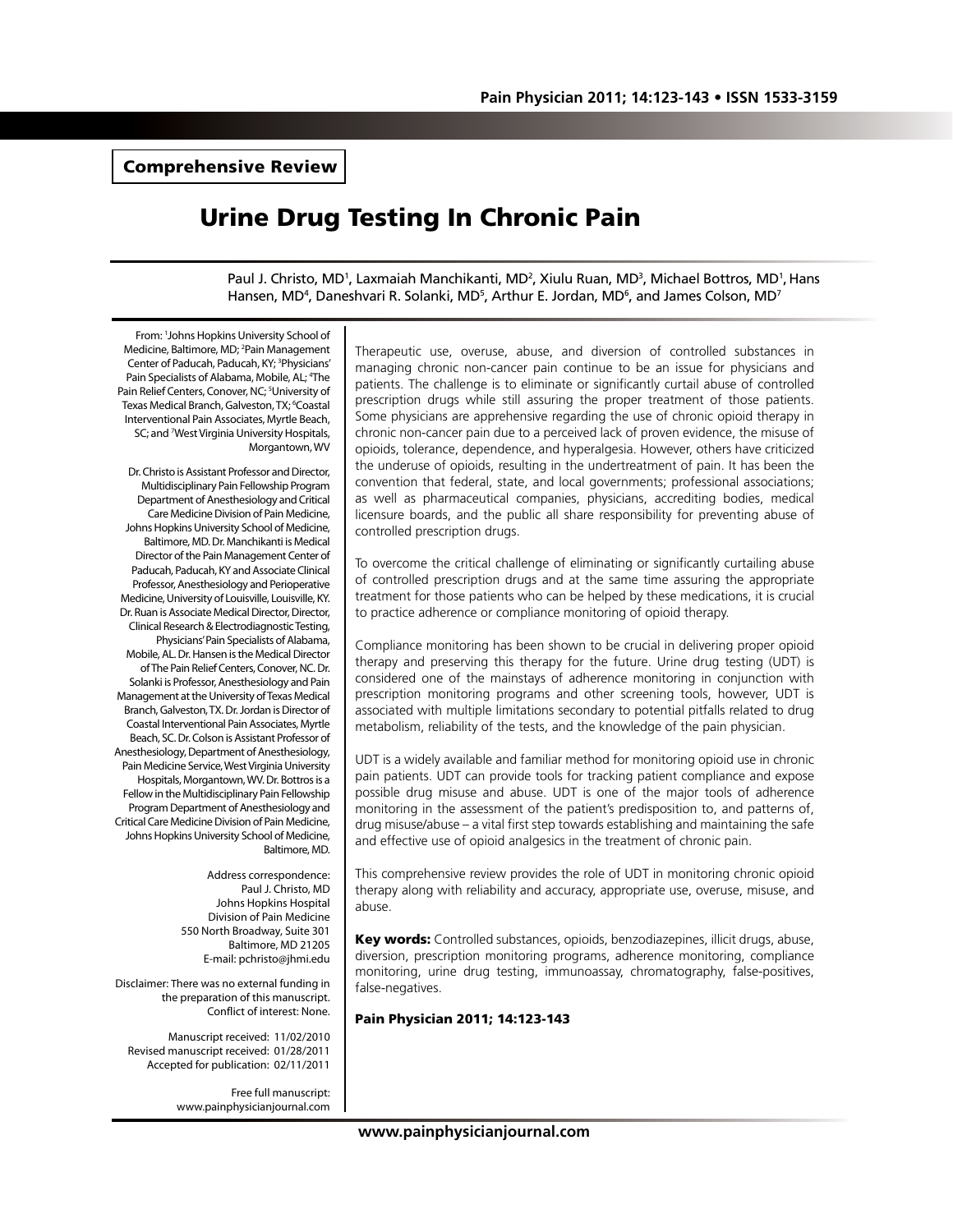**T**he use of prescription opioids has increased over the last 10 years as an accepted method for treating chronic nonmalignant pain (1- 14). Concurrently, there has been a greater incidence of prescription drug abuse as demonstrated by epidemiologic, emergency room, and treatment admission data (1-8,14-47). The challenge of using opioid analgesia therapy lies in balancing 2 important public health concerns: responding to the need of relieving chronic pain and preventing the overuse or abuse of opioid medications (1-5,10-14,48-61). Physicians have long been apprehensive regarding the use of this therapy due to a perceived lack of proven evidence (1,5,10-14,56-66), the misuse of opioids (e.g., addiction, diversion, abuse), tolerance, cognitive effects, dependence, and hyperalgesia, all of which have contributed to the alleged under utilization of opioid therapy as perceived by some proponents of opioid therapy (1-3,5,8-14,52,56-74). Clinicians caring for patients with chronic pain often struggle to provide adequate pain control while avoiding the risk of substance abuse (1,3-5,14,48-51,53). Reasons to test patients for appropriate use of opioids may be summarized as the following 10 P's:

- 1) Protecting the patient
- 2) Protecting the practitioner
- 3) Protecting the pain therapy plan
- 4) Protecting the community
- 5) Protecting society
- 6) Promoting cost-effectiveness
- 7) Protecting resources
- 8) Practicing safe and effective medicine
- 9) Practicing and fulfilling ethics in medical practice
- 10) Preserving access to therapy.

In order to achieve this, federal, state, and local governments; professional associations, as well as pharmaceutical companies, physicians, accrediting bodies, medical licensure boards, and the public must all share responsibility for preventing improper use, misuse, and abuse of controlled prescription drugs (1,3,4,6,14). However, the critical challenge remains to eliminate or significantly curtail abuse of controlled prescription drugs while still assuring the appropriate treatment of those patients who can be helped by these medications, and avoid labels such as opiophobia and undertreatment of pain (1,5,14,67,68,71-75). To achieve these goals, it is crucial to allow accurate clinical and administrative, including legal and governmental, assessment of the true nature and scope of prescription and illicit drug use and abuse; provide physicians' insight to patients'

patterns of drug use and compliance so as to direct the type and conduct of treatment that can and should be provided; and finally, ensure the safe, ethical, and legal sound practice of medicine while maintaining patient access to these therapies. Adherence monitoring has been shown to be a useful approach to acquiring information from biological, psychological, and social domains that can assist in identifying and/or predicting patterns of drug use, compliance, misuse, and abuse (1,13,14,16,76).

## 1.0 Chronic Non-Cancer Pain

Chronic non-cancer pain has been defined by the American Society of Interventional Pain Physicians (ASIPP) as, "pain that persists 6 months after an injury and beyond the usual course of an acute disease or a reasonable time for a comparable injury to heal, that is associated with chronic pathologic processes that cause continuous or intermittent pain for months or years, that may continue in the presence or absence of demonstrable pathologies; may not be amenable to routine pain control methods; and healing may never occur (75,77)." Chronic persistent pain is associated with significant impairment of physical and psychological health, and performance of social responsibilities, including work and family life (76-84). Recent studies have shown significant increases in prevalence and associated disability of chronic pain (82,83). In fact, a study performed in the United States (83) showed an annual increase of 11.6% for low back pain.

#### 1.1 Opioids in Chronic Non-Cancer Pain

Opioids have been used for thousands of years to treat pain, and continue to be one of the most commonly prescribed medications for chronic pain. Even though opioids have been controlled in the United States with regulations and restrictions, opioid utilization has been increasing at an unprecedented pace (1- 10). Manchikanti et al (1), in an evaluation of opioid usage over a period of 10 years, showed an overall increase of 149% in retail sales of opioids from 1997 to 2007 in the United States, with an increase of 1,293% for methadone, 866% for oxycodone, and 525% for fentanyl. Similarly, the increase in therapeutic opioid use in the United States in milligrams per person from 1997 to 2007 increased 402% overall, with the highest increase in methadone of 1,124% mg/person and oxycodone of 899% mg/person.

Despite the extensive use of opioids, the evidence of its effectiveness, not only on pain relief, but also on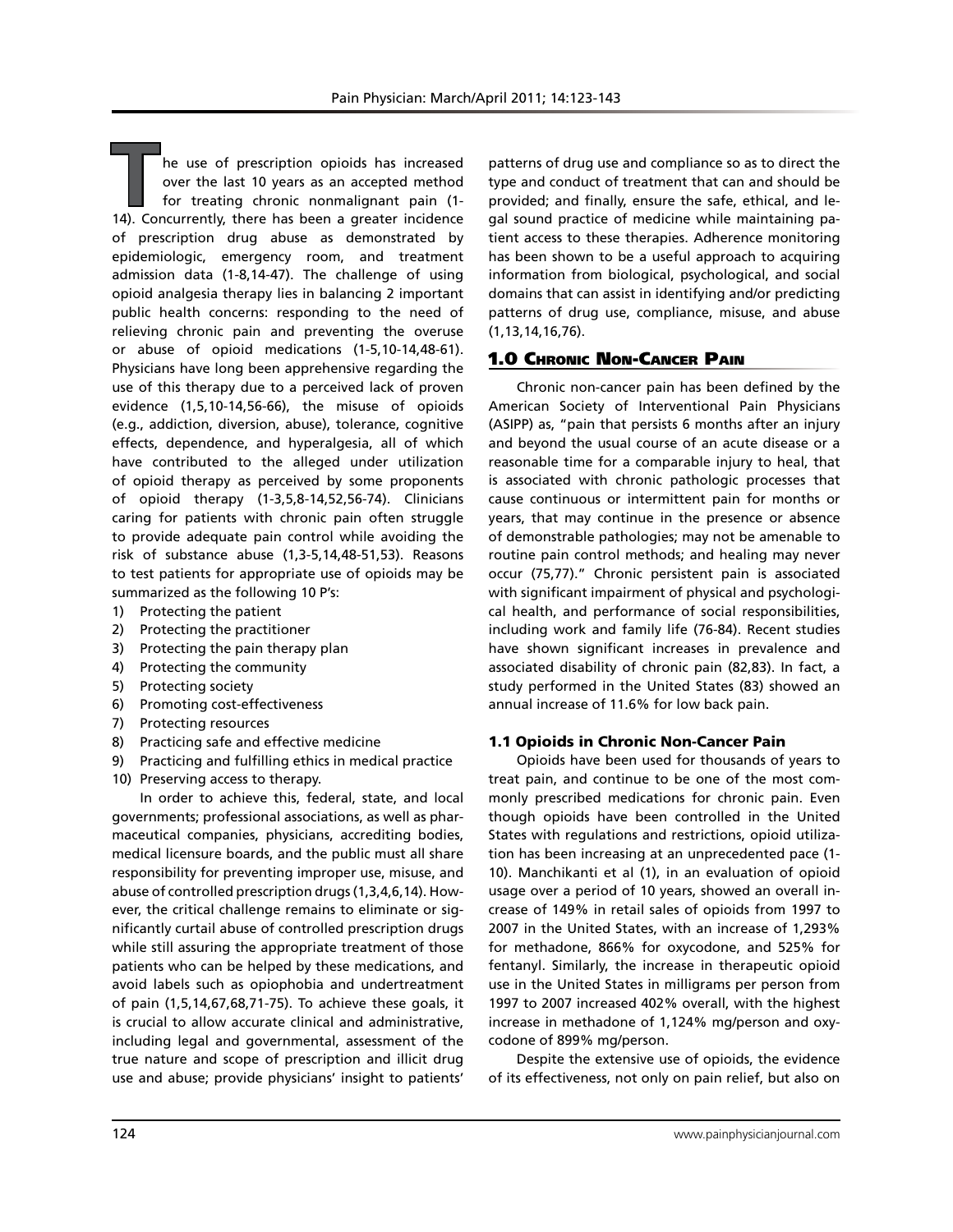functional status and quality of life indicators, has been limited (5,10-14,56-66,85). In fact, it has been shown that opioid use might go against other important principles of chronic pain management, aiming at increased self-efficacy, reduced reliance on the health care system, reinforcement of pain behavior, and passivity and loss of autonomy by externalization of the locus of control (85). In an epidemiologic study, Eriksen et al (61) showed that in Denmark, the results were worse pain, higher health care utilization, and lower activity levels in opioid-treated patients compared with a matched cohort of chronic pain patients not using opioids.

## 1.2 Opioid Abuse in Chronic Pain

Abuse of opioids in chronic non-cancer pain is considered one of the urgent issues in modern medicine, with over 90% of patients presenting to interventional pain management settings already on opioid therapy. Drug abuse has been estimated to be in the range from 18% to 41% of patients receiving opioids for chronic pain (15-23,56,85-96).

#### 1.3 Illicit Drug Use in Chronic Pain

In addition to opioid abuse, illicit drug use in patients in chronic pain management settings without controlled substance use was found in 14% to 16% of patients and illicit drug use in patients with controlled substance use was present in 34% of the patients (17,89- 91). Adherence monitoring has been shown to decrease controlled substance abuse and illicit drug use (15,16).

#### 1.4 Drug Diversion in Chronic Pain

Prescription drug diversion, defined as the unlawful channeling of regulated pharmaceuticals from legal sources to the illicit marketplace, has been a topic of widespread commentary and is of interest to regulators and providers (97). The abuse of many different prescription drugs has been escalating since the early to mid 1990s (1-14,97-100). While diversion can occur in many ways, including illegal sale of prescriptions by physicians, patients, and pharmacies, doctor shopping, forgery, robbery, and theft, it has been shown that the majority of the drugs come from a single physician's prescription and that family members share it (47).

#### 1.5 Terminology of Abuse

Much confusion has resulted from the different uses of the terms "addiction," "physical dependence," and "tolerance" among clinicians and even medical organizations. For example, addiction is characterized by

the following: maladaptive behavior due to the use of drugs, loss of control over drug use, and preoccupation with obtaining opioids despite having adequate pain control (101). Physical dependence refers to a state of adaptation manifested by drug class-specific withdrawal syndrome possibly produced by abrupt cessation of the drug, rapid dose reduction, decreasing blood levels of the drug, and/or administration of an antagonist (101). Tolerance is indicated by the need for increasing doses of a medication to achieve the initial effects of the drug.

Opioid abuse refers to the willful misuse of opioids and arguably includes drug diversion, since selling the drug rather than taking it is willful misuse (1,14,48,49,51). A 2008 review found that a small percentage of patients suffering chronic pain who are prescribed opioids will develop addiction or abuse to the drug (3.27%) and a larger percentage will demonstrate some aberrant drug-related behaviors and illicit drug use (11.5%) (70). An earlier study reported 23% of chronic pain patients prescribed opioids will become addicted (102) and other investigators state that drug overuse, misuse, or abuse might have a prevalence of above 40% (1-9,15-23,51-55,59,85-91,102-108).

## 2.0 Compliance for Proper Use of **O**PIOIDS

Compliance monitoring for proper use of opioids is crucial in delivering proper opioid therapy and preserving this therapy for the future. Opioid therapy may be provided individually as monotherapy or it may be provided in conjunction with other therapeutic modalities including interventional techniques, rehabilitation therapy, and surgical interventions (75,109-135). The latter is utilized more often than the first. For the proper use of opioids, one should consider providing multidisciplinary therapies or at least prescribe them in conjunction with other modalities as a supplemental therapy based on evidence. In fact, multiple interventional therapies have been illustrated to be beneficial in managing chronic persistent non-cancer pain; low dose opioids improved functional status, even though there had not been a significant change in opioid intake (75,109-135). Similar to escalating opioid therapy, interventional techniques, surgical interventions, and all other modalities of treatments also have been criticized for overuse, misuse, and abuse (67,68,136-149).

## 2.1 Screening for Opioid Abuse

Screening for opioid misuse and abuse is an exercise to strengthen the patient-physician relationship.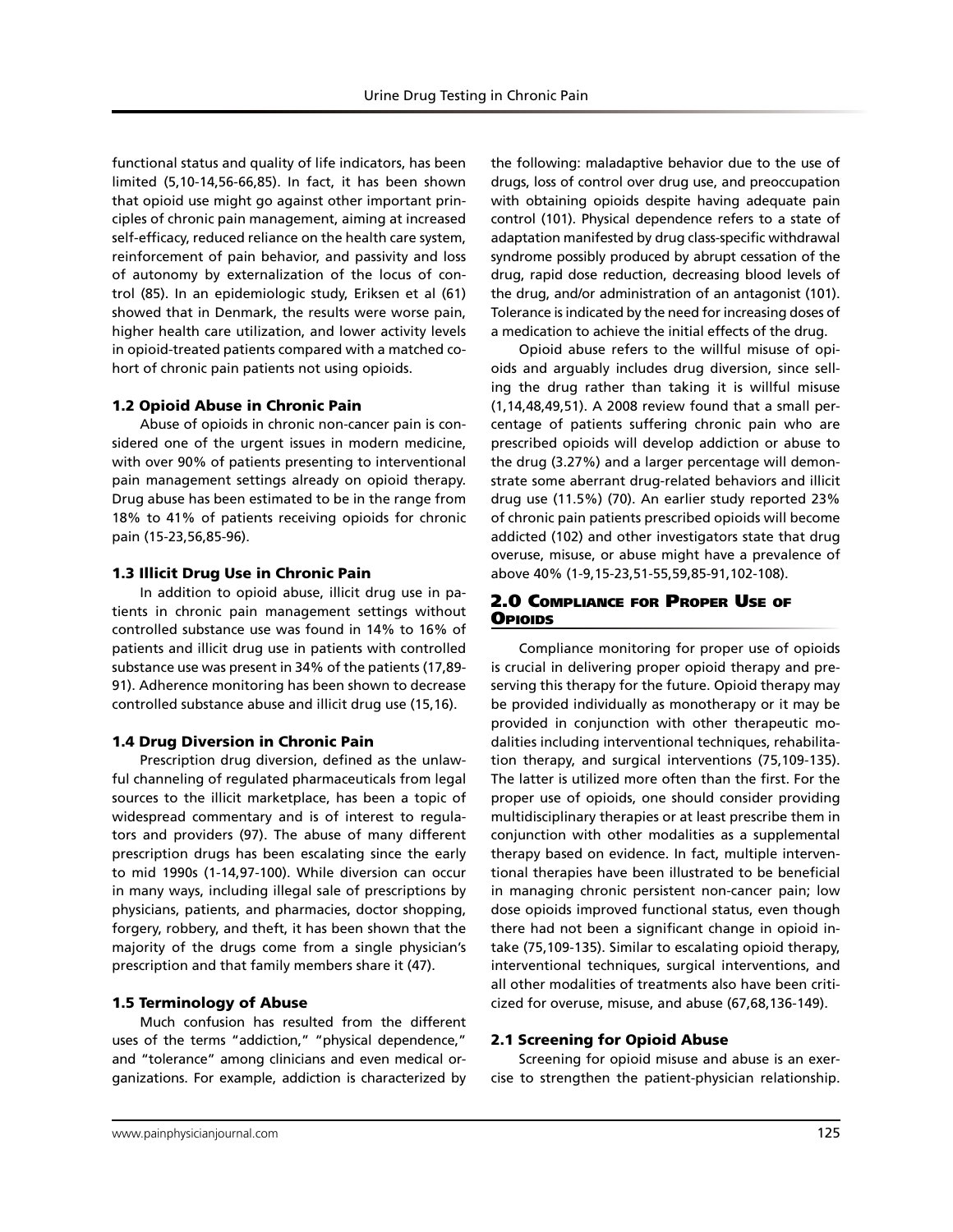This should not be confrontational and the patient has to understand that this is like any other laboratory test. Thus, a physician would respond to adherence monitoring or screening for opioid abuse similar to how one would respond to an abnormal liver function test or anemia. Further, several investigators have described multiple screening instruments in detecting opioid abuse or misuse in chronic pain patients (5,11,13,76,150-152). However, there is no widely used or reliable screening instrument available in current practice.

While routine urine drug testing (UDT) has become standard in the addiction treatment setting, it has not been universal in chronic pain management centers or with internists or family practitioners who treat a smaller number of chronic pain patients. In fact, in a systematic review of treatment agreements and UDT to reduce opioid misuse in patients with chronic pain (153), the evidence was relatively weak in supporting the effectiveness of opioid treatment agreements and UDT in reducing opioid misuse by patients with chronic pain. It was concluded that family medicine physicians who order UDT to monitor their patients on chronic opioid therapy are not proficient in their interpretation (154). Another study evaluating drug testing of adolescents in ambulatory medicine (155) concluded that primary care physicians do not always use proper urine sample collection and validation procedures, and they are not aware of important limitations of drug testing. In a survey conducted in 2008 by the Biomedical Research and Education Foundation (BREF), based on a questionnaire distributed to 99 attendees (51), it was concluded that most urine testing was motivated by a desire to detect undisclosed substances than to evaluate appropriate opioid use. However, some responders never urine-tested their opioid patients, and about two-thirds of the respondents had no formal training in urine testing of patients on opioid therapy (51). The authors concluded that urine testing was not used consistently. In an editorial (156) accompanying the previous study (51), Bair and Krebs (156) questioned why UDT is not used more often in practice. Even though there is no evidence-based literature for utilization of UDT, they recommended clinician training programs, continuing education, recognition of best practices, and ready access to expert consultation are necessary, but not likely sufficient to promote greater use of this potentially valuable tool. Ultimately, they contend that to improve the safe and effective use of opioids, the health care system and individual practices will need to be redesigned to support routine UDT in conjunction with other opioid monitoring strategies.

## 3.0 Urine Drug Testing

There are a variety of biological specimens used in performing laboratory drug testing (e.g., urine, blood, sweat, saliva, hair, and nails). Each provides differing levels of specificity, sensitivity, and accuracy. No single instrument or assessment method has universal predictive utility because there could be multiple reasons and factors involved in drug abuse and/or misuse. However, UDT is regarded as the gold standard. This is primarily because urinary tests allow for the presence or absence of certain drugs to be evaluated with good specificity, sensitivity, ease of administration, and cost (49). Urine drug concentrations and metabolites also tend to be high in urine, allowing longer detection times than serum concentrations (54). However, debate continues regarding the clinical value of UDT, partly because most current methods are designed for, or adapted from, forensic or occupational deterrent-based testing for illicit drug use and are not entirely optimal for applications in the chronic pain management setting (49). Yet, with appropriate consideration of the caveats against misinterpretation (arising from limits of specificity, and/or false-positive or false-negative screens), UDT can be a useful tool to aid in both the ability to evaluate patients' compliance with prescribed regimens of controlled substances, and to diagnose the misuse or abuse of prescribed drugs or use of illicit agents. However, UDT has been used, misused, and abused due to financial incentives, and the influence of medical licensure boards, the Drug Enforcement Agency (DEA), and other governmental agencies (49,68,69,110,111,157,158). UDT is most commonly used for 2 purposes: ensuring compliance by patients who are using the prescribed opioid(s), and monitoring the use of non-prescribed or illicit substances in the population receiving opioid therapy for chronic pain (87).

#### 3.1 Historical Aspects

The history of UDT dates back to a 1790 statute authorizing that every soldier be given a daily ration of a quarter pint of rum, whiskey, or brandy (159). Subsequently, over the next 200 years or so, the ill effects of alcohol and drugs in the workplace were recognized. Consequently, in the early 1980s, the U.S. military introduced a "zero tolerance" random drug testing policy after an explosion aboard the USS Nimitz in which postmortem examinations showed that half of the crew members who were killed tested positive for marijuana. Over the next 8 years, illicit drug use in the military dropped from 30% to 5% (160). Further,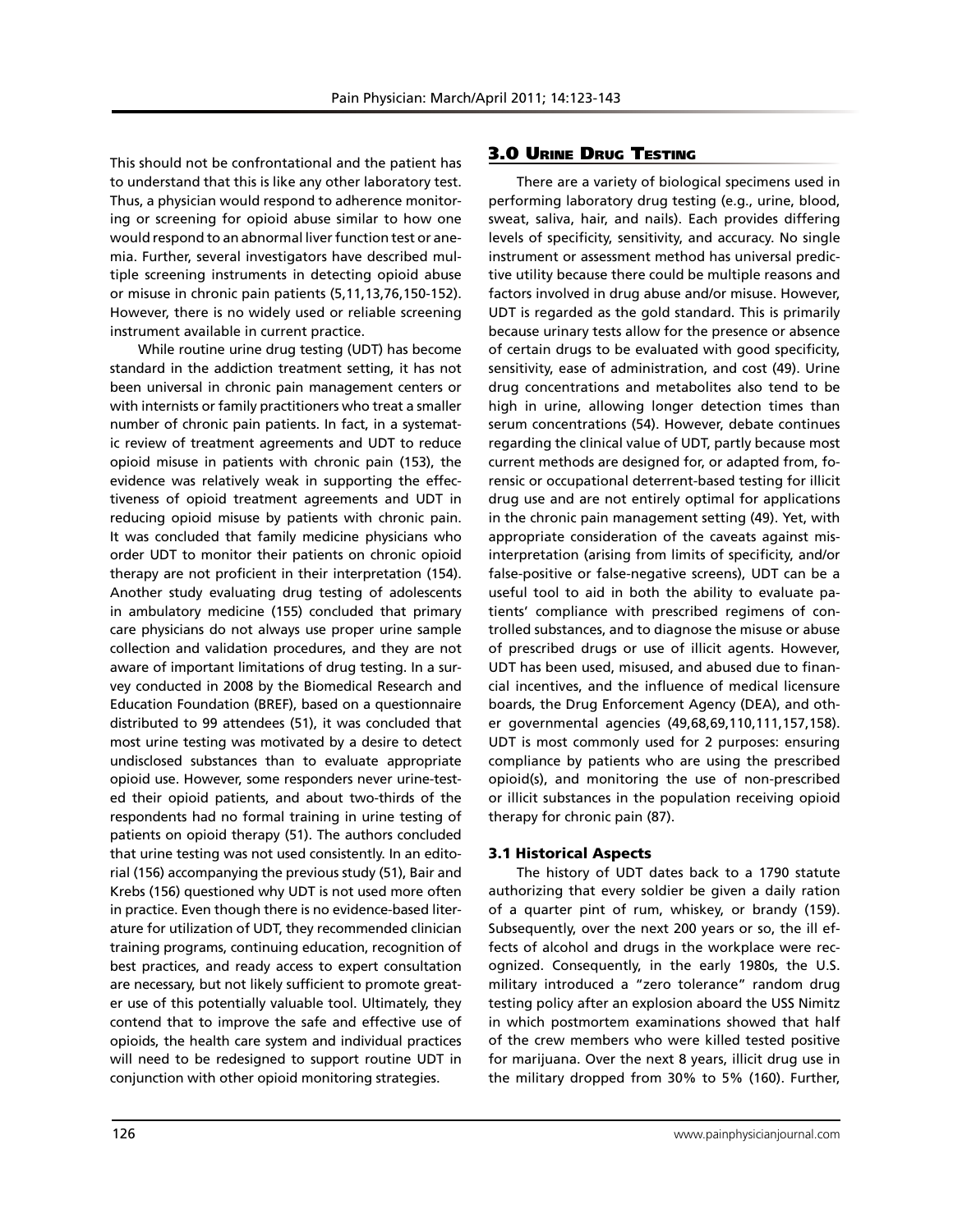in 1986, President Reagan issued an Executive Order on the Drug Free Federal Workplace, which mandated each executive agency to establish a program to test for drug use by federal employees in "sensitive" positions. This program mandated drug testing following accidents in those for whom there was a reasonable suspicion of use, and for new job applicants (161). The Department of Transportation also enacted a similar program in 1987 (159). Since then, UDT has become a common practice in the American workplace.

## 3.2 Limitations of Application of Urine Drug **Testing**

Nafziger and Bertino (53) described various scientific principles of pain medicine pharmacology that affect UDT findings and are important to consider. These include sources of variability in pharmacokinetics, pharmacodynamics (pharmacologic effects), pharmacogenetics (the effect of genetics and the environment on pharmacokinetics and pharmacodynamics), and also issues relating to the collection, handling, and assay methodologies for urine. In addition, it is essential to avoid adulteration and subversion of UDT, and to ensure validity. As important a tool as UDT is in the treatment of chronic pain, it nevertheless remains only one of many tools.

Methods for accurate UDT have been available for several decades, and such methods are useful in assess-

ing and identifying substance use. Despite widespread adoption of UDT in multiple settings, studies have shown that medical students and residents receive inadequate training in these techniques, and practitioners are not very familiar with applications and implications of UDT (51,153-155).

#### *3.2.1 Variables Affecting Results of Urine Testing*

Multiple variables affecting the results of urine testing include cutoff selection; pharmacokinetics, pharmacodynamics, and pharmacogenetics; laboratory technology used in the urine drug test; and subversion and adulteration of the urine specimen.

#### **3.2.1.1 Cutoff Selection**

One variable influencing drug detection is the cutoff threshold. In other words, any sample having a drug concentration equal to or above a specified level is considered a "positive result." This threshold might vary from context to context as well as from screen to conformation test. These concentrations are illustrated in Table 1. Screening cutoff concentrations and confirmation cutoff concentrations are variable for certain drugs such as amphetamines, cocaine, marijuana, and methamphetamine. Further, there might also be differences between confirmation cutoff concentrations for regulated and non-regulated testing. A lower cutoff results in a longer detection time, even though it also affects

| Drug                | Screening<br>cut-off<br>concentrations<br>ng/mL urine | <b>Confirmation cut-off</b><br>concentrations<br>ng/mL<br>(non-regulated) | <b>Confirmation cut-</b><br>off concentrations<br>ng/mL (federally<br>regulated) | Urine detection time                                      |  |
|---------------------|-------------------------------------------------------|---------------------------------------------------------------------------|----------------------------------------------------------------------------------|-----------------------------------------------------------|--|
| Opioids             |                                                       |                                                                           |                                                                                  |                                                           |  |
| Morphine            | 300                                                   | 50                                                                        | 2,000                                                                            |                                                           |  |
| Codeine             | 300                                                   | 2,000; 300<br>50                                                          |                                                                                  | $1-3$ days                                                |  |
| Hydrocodone         | 300                                                   | 50<br>2,000                                                               |                                                                                  | $1-2$ days                                                |  |
| Oxycodone           | 100                                                   | 50<br>2,000                                                               |                                                                                  | $1-3$ days                                                |  |
| Methadone           | 300                                                   | 100<br>2,000                                                              |                                                                                  | $2-4$ days                                                |  |
| Benzodiazepines     | 200                                                   | $20 - 50$                                                                 | NA                                                                               |                                                           |  |
| Cocaine             | 300                                                   | 50                                                                        | 150                                                                              | $1-3$ days                                                |  |
| Marijuana           | 50                                                    | 15                                                                        | 15                                                                               | 1-3 days for casual use; up to<br>30 days for chronic use |  |
| Amphetamine         | 1,000                                                 | 100                                                                       | 500                                                                              | $2-4$ days                                                |  |
| Methamphetamine     | 1,000                                                 | 100<br>500                                                                |                                                                                  | $2-4$ days                                                |  |
| Heroin <sup>*</sup> | 10                                                    | 10<br>NA                                                                  |                                                                                  | $1-3$ days                                                |  |
| Phencyclidine       | 25                                                    | 10                                                                        | 25                                                                               | 2-7 days for casual use; up to<br>30 days for chronic use |  |

Table 1. *Urine drug testing: Typical screening and confirmation cut-off concentrations and detection times for drugs of abuse.*

www.painphysicianjournal.com **127**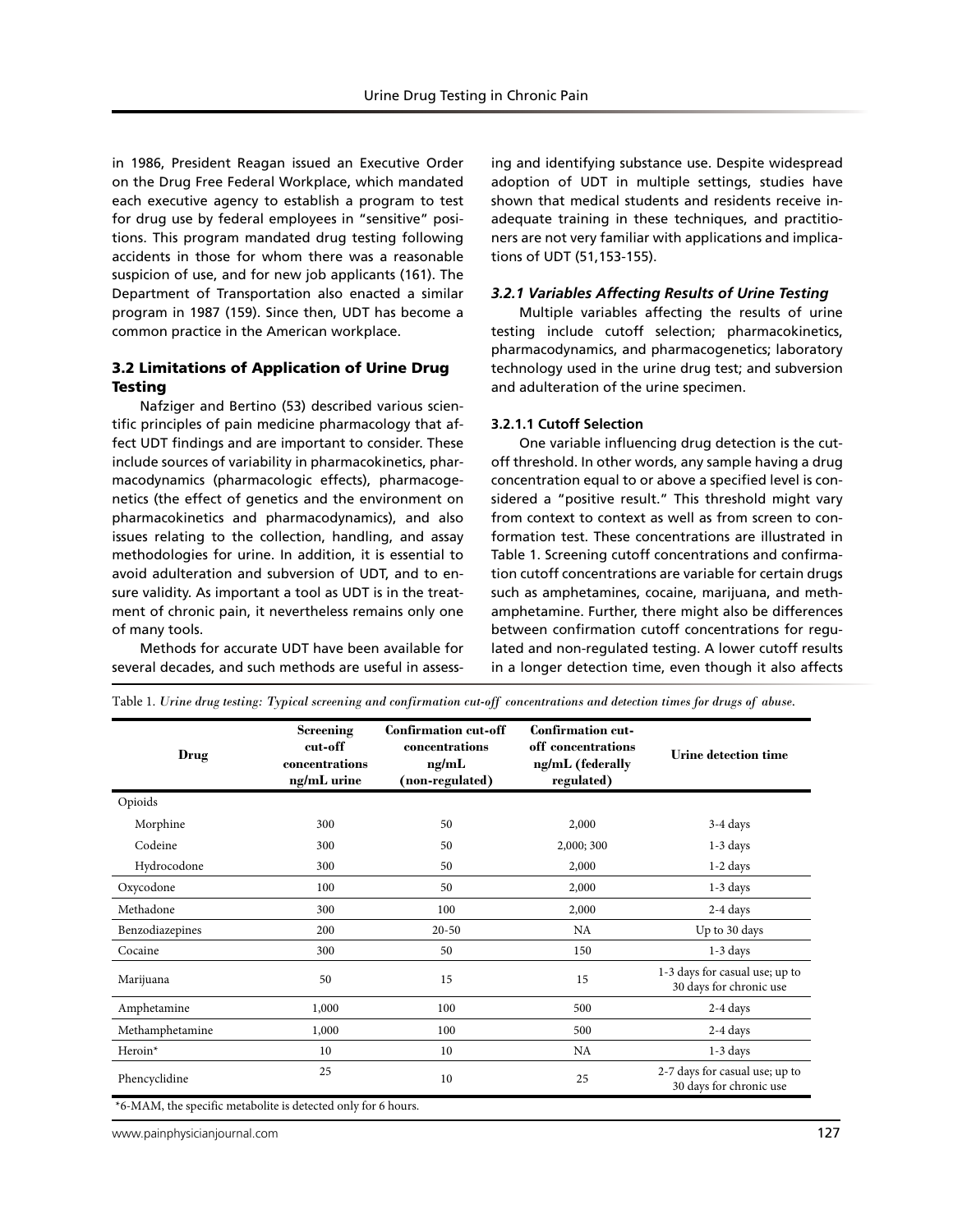sensitivity and specificity. Lowering the cutoff increases sensitivity, although it also increases the potential for false-positive results by decreasing specificity.

## **3.2.1.2 Pharmacokinetics, Pharmacodynamics, and Pharmacogenetics**

Understanding the basic principles of drug pharmacokinetics is crucial in evaluating patient adherence with opioids. Opioids administered by multiple routes, such as oral, transdermal, or intrathecal, showed variable pharmacokinetics. Absorption, distribution, metabolism, and excretion of drugs vary among patients and can vary day-to-day within a given patient – interindividual variability and intraindividual variability. Most of the pharmacokinetic variability is due to environmental and genetic factors, with drug formulation being a less likely source of variability (53). In contrast, pharmacodynamic response (effect of the drug on the body), variability in receptor configuration and sensitivity might affect response to opioids. While pharmacokinetics have been well studied, pharmacodynamic variability has not been studied well and is poorly understood.

# **3.2.1.3 Absorption and Distribution**

Absorption and distribution vary from patient to patient and thus similar doses do not result in similar systemic exposure (i.e., drug concentration at the site of effect), or similar pharmacologic effect. It has been shown that morphine shows approximately a 2.5-fold interindividual variability in oral (162), buccal (162,163), sublingual (162), and intramuscular absorption (164). In contrast, with limited first pass metabolism, oral oxycodone exhibits at least a 1.5-fold variability in absorption (165). Significant variability also has been described for hydromorphone and meperidine with first pass effect (metabolism of the drug in the gut or as it passes through the liver immediately after gut absorption), resulting in a widely variable amount of the drug reaching the systemic circulation (166). Further, for orally administered drugs, metabolism via glucuronidation, or phase II metabolism, might occur at the site of absorption (i.e., the intestine) and in the liver, resulting in reabsorption into the blood with enterohepatic recirculation (167) with excretion of glucuronides into the bowel and deconjugated. However, the first pass effect results in a significant reduction in the amount of the parent drug that reaches the systemic circulation, which is variable for multiple opioids. Consequently, without blood concentration data, the quantity of the excreted

parent drug in urine will not provide unequivocal evidence of patient compliance with the recommended dosing.

Further, transporters can be involved in controlling the movement of medication across the intestinal lumen, hepatocyte membranes (influencing biliary excretion), and the blood brain barrier (53), thus influencing the rate of drug absorption, excretion, or arrival at the site of action (168). It has been suggested that transporter genetic polymorphism, along with potential environmental effects, can result in significant interindividual variability in drug absorption and distribution and thus efficacy of opioids (169).

# **3.2.1.4 Metabolism, Transport, and Receptor Affinity**

Multiple enzymes are considered to be involved in the phase I enzymes such as cytochrome P450 enzymes or CYPs and phase II enzymes such as UDP-glucuronosyltransferases (UGT), both of which exhibit genetic polymorphism, essentially categorizing the patients as poor metabolizers, intermediate metabolizers, extensive or "normal" state metabolizers, or ultra-rapid metabolizers with higher than normal metabolism (170). Phase I polymorphic enzymes such as CYP2D6, CYP2C9, and CYP2C19 impact drug effect by determining whether an inactive prodrug such as codeine can be converted to an active drug such as morphine. In addition, blood concentrations of the active drug are also influenced by genetic polymorphism by metabolism and clearance. Consequently, if a patient is classified as an ultrarapid metabolizer for CYP2D6, the enzyme that converts the prodrug codeine into the active drug morphine, it is expected that this person would require lower total daily doses of codeine to achieve the similar exposure of blood concentrations of morphine as that of an extensive metabolizer (171). The opposite applies for a poor metabolizer requiring higher doses of codeine to achieve similar exposure. Multiple CYPs are involved in metabolizing opioids, as illustrated in Table 2, which shows frequently used opioids in their metabolic routes (53,166,172-178). Individual genotype plays an important role in determining the rate of metabolism and the efficacy of a specific dose for particular opioids, resulting in findings that the dose of a drug might not correlate with the extent of pain relief or urine drug concentration, sometimes even within the same individual between testing periods (179). One of the drugs most commonly affected by CYPs is methadone. The R-enantiomer of methadone, thought to be primarily responsible for its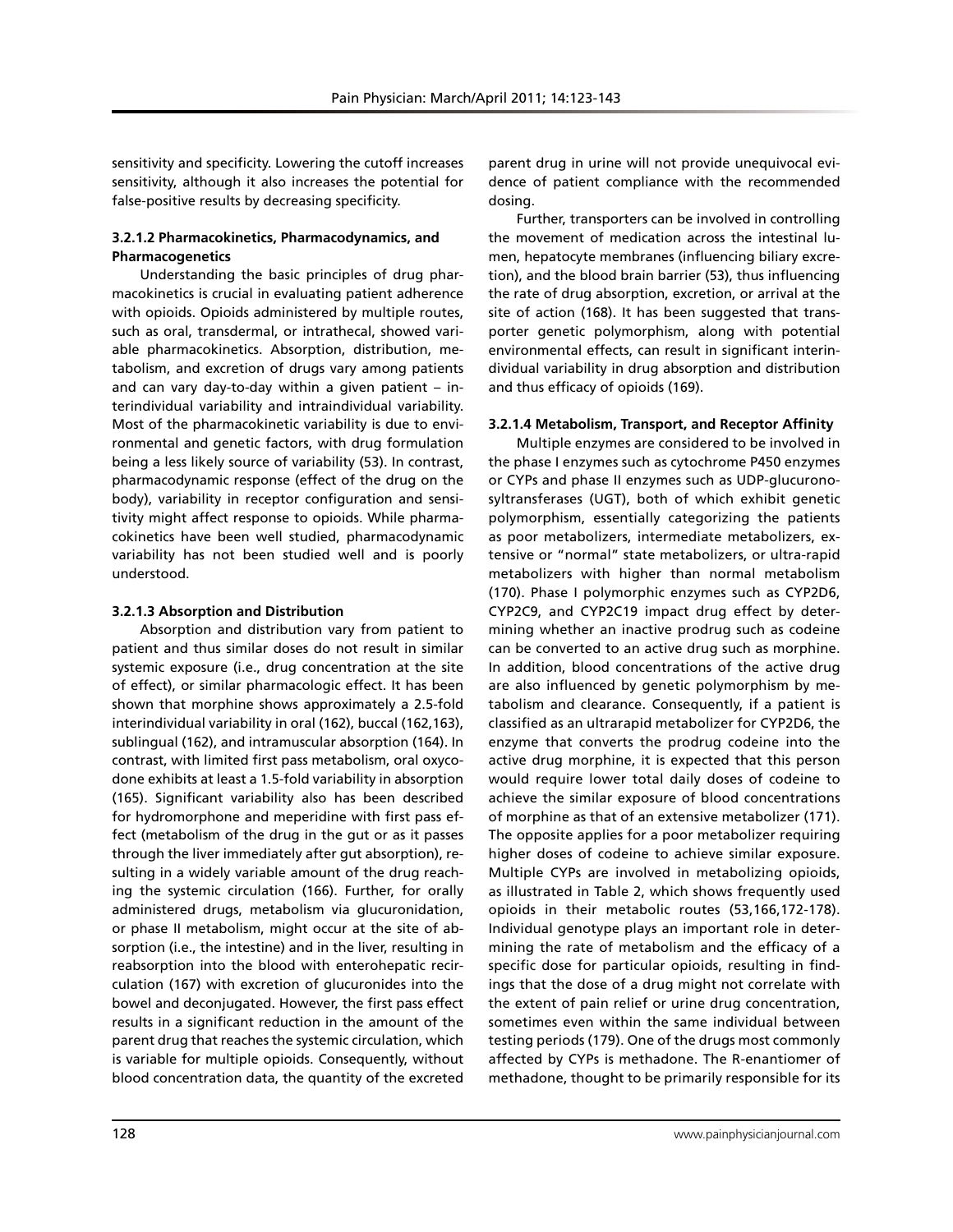| Drug                                                              | CYP1A2 | <b>CYP2B6</b> | <b>CYP2C19</b> | <b>CYP2D6</b> | CYP3A  | <b>UGT</b> | Demethylation | Glucuronidation | Reference  |
|-------------------------------------------------------------------|--------|---------------|----------------|---------------|--------|------------|---------------|-----------------|------------|
| Codeine                                                           |        |               |                | $++++$        |        | $+$        |               |                 | (172, 173) |
| Hydrocodone                                                       |        |               |                | $^{+++}$      | $^{+}$ |            | $+++$         |                 | (173)      |
| Hydromorphone                                                     |        |               |                |               | $+++$  |            |               | $+++++$         | (166)      |
| Meperidine                                                        |        |               |                |               |        |            | $+$           |                 | (179)      |
| Methadone                                                         |        |               |                |               |        |            | $+++++$       |                 | (174)      |
| R-methadone                                                       |        | $+++++$       | $+$            | $^{+}$        | $^{+}$ |            |               |                 | (175)      |
| S-methadone                                                       |        | $+++++$       | $+$            |               | $+$    |            |               |                 | (176)      |
| Oxycodone                                                         |        |               |                | $^{+++}$      | $++$   |            | $+++++$       |                 | (176)      |
| Tramadol                                                          |        | $+$           | $+$            | $^{+++}$      | $^{+}$ |            | $++$          |                 | (177, 178) |
| CYP indicates cytochrome P450; UGT, UDP-glucuronosyltransferases. |        |               |                |               |        |            |               |                 |            |

Table 2. *Frequently used opioids and their metabolic routes.*

Adapted from: Nafziger AN, Bertino JS. Utility and application of urine drug testing in chronic pain management with opioids. *Clin J Pain* 2009; 25:73-79 (53).

analgesic effect, is metabolized by hepatic N-demethylation via CYP2B6; to a lesser extent, it is metabolized by intestinal CYP3A(174,180,181). Further, methadone exhibits a 30-fold variability in blood concentrations for a given dose (182,183) and methadone also has been shown to inhibit its own metabolism via the CYP enzymes (174,181).

CYP2D6 has been shown to metabolize codeine from prodrug to active drug morphine (184) and it also has been shown to have a minor role in metabolizing tramadol to the active O-desmethyl-tramadol.

Polymorphic enzymes such as CYP2D6 are reported to have 6-fold to 41-fold interindividual variability (184,185) and 17% to 122% intraindividual coefficient variability (186). Finally, patients with genetically determined increased drug metabolizing enzyme activity might be at greater risk for inhibitory drug interactions that can result in acute, excessive drug exposure (187).

The enzymes which do not show genetic polymorphism also can exhibit a wide range of individual variability in activity. CYP3A isozyme activity is associated with metabolism of alfentanil and fentanyl and might show significant variability in dose requirements and responses (188) due to a 2-fold to 10-fold interindividual variability (189,190).

In Phase II metabolism, UGT enzymes are involved, which affect metabolism of a number of opioids, including morphine and codeine.

In addition to drug metabolizing enzymes, transporters also play an important role in opioid response, with a 10-fold variability (191). There are also wide differences in the doses of opioids required for pain

management, based on individual disease state, extent of the disease, and comorbid conditions. It also has been indicated that environmental factors including diet can affect the transporters, either by inhibition or induction of the transporters, thus providing fluctuations in drug concentrations (192).

Urine pH also has significant influence on drug concentrations excreted in the urine. A high protein diet results in acidic urine (193), whereas a vegetarian diet can result in alkaline urine (193,194). In addition, underlying disease states such as diabetes mellitus, respiratory or metabolic acidosis, or uremia can also cause an acidic urine pH of less than 6. Urinary tract infections with ammonia-forming bacteria cause an alkaline urine pH above 8.

The excretion of methadone is dependent upon urinary pH with higher concentrations of the parent compound methadone being excreted at lower urine pH, whereas urinary excretion of methadone metabolite EDDP (2-ethylidene 1,5-dimethyl 3,3 diphenylpyrrolidine) is not dependent upon urinary pH (180). It has been recommended that EDDP concentrations may be used to evaluate compliance with chronic, stabilized methadone therapy via UDT, instead of the parent compound methadone (180). However, the value or validity of this has not been established.

# 3.3 Laboratory Technology Used in Urine Drug Testing

Two types of urine drug tests are typically used: immunoassay and laboratory-based specific drug identification such as gas chromatography/mass spectrometry (GC/MS), liquid chromatography tandem mass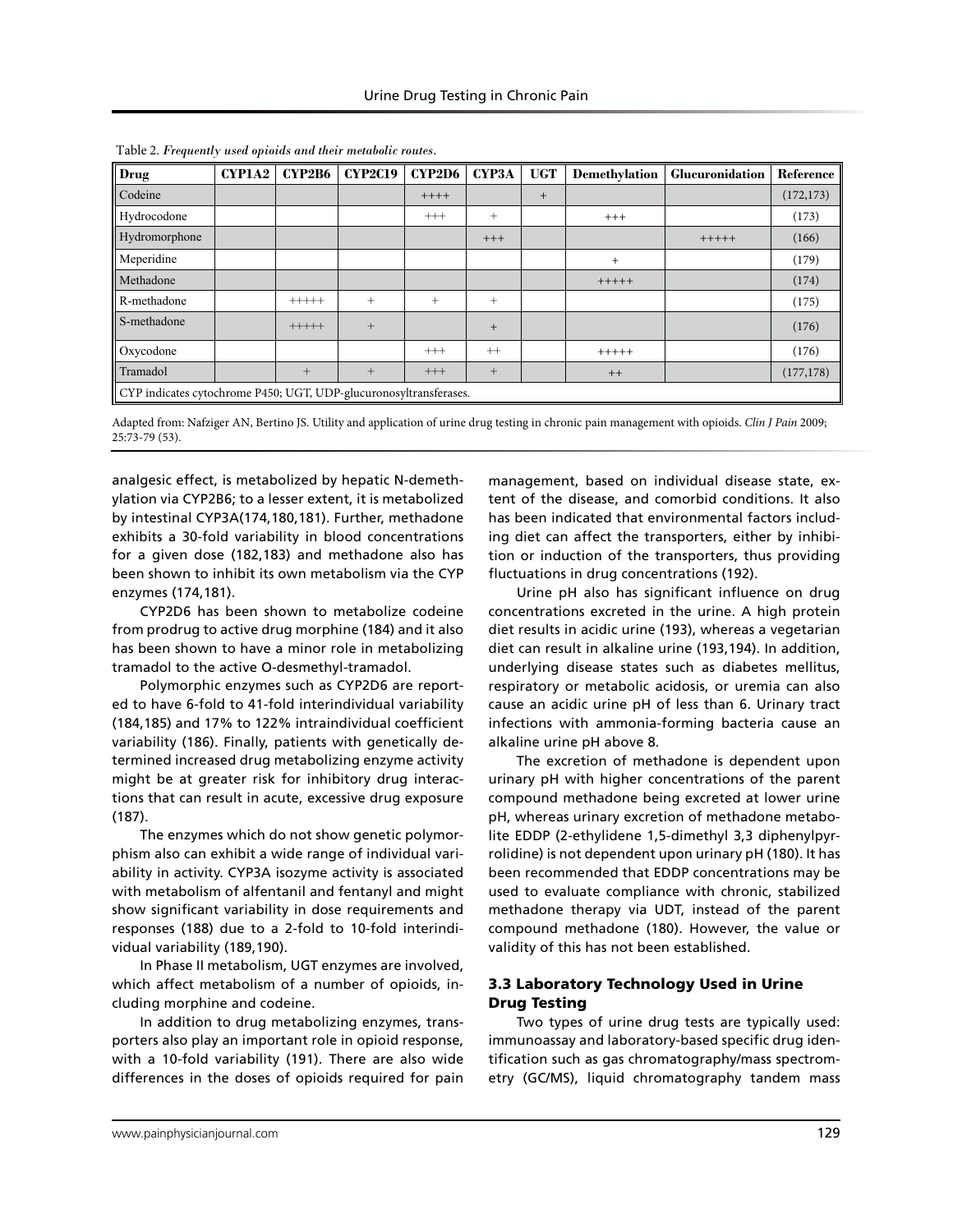spectrometry (LC/MS/MS) or high performance liquid chromatography (HPLC). Enzyme-mediated immunoassay (EIA) is frequently used as the initial evaluation for UDT, which can test for numerous drugs or drug classes, and can determine if a class of substances is present or absent. In most cases, EIAs demonstrate adequate sensitivity but are not specific. They cannot equivocally identify a specific analyte and can result in false-negatives by missing compounds such as oxycodone, methadone, and fentanyl (195,196). Further, they also fail to distinguish between different drugs of the same class (e.g., opioids) and can produce false-positive results from cross-reactivity with other substances (e.g., quinolone antibiotics or any compound with similar structural and chemical properties to the original substance). Table 3 illustrates various drug cross-reactants. In addition, EIAs exhibit crossreactivity with other commonly available medications such as over-the-counter diet agents and decongestants. Thus, confirmatory testing is required when an immunoassay is initially used and provides both high sensitivity and high specificity to reduce false-positives and false-negatives.

Multiple publications have shown not only high rates of inappropriate drug use in the chronic pain population, but also have identified multiple reasons for confirmatory testing along with differences in cutoff levels. Further, metabolic variations also have suggested for confirmatory testing (197). In a retrospective analysis of screening for non-compliance, in the data collected in almost a million patients, test

samples showed that 75% of patients were unlikely to be taking their medications in a manner consistent with their prescribed pain regimen (158). This evaluation showed that 38% of patients were found to have no detectable level of their prescribed medication, 29% had a non-prescribed medication present, 27% had a drug level higher than expected, 15% had a drug level lower than expected, and 11% had illicit drugs detected in the urine (158). Further, it has been suggested that the lowering of the federally mandated cannabinoid immunoassay cutoff from 100 to 50 μg /L increased efficiencies and sensitivities for all immunoassays, with minor decreases in specificity (198). Consequently, the cutoff levels, which have been reduced to 20 and 15, further increases truepositive rates.

To identify individual drugs and metabolites, laboratory testing is recommended. Thus, a urine screen that is positive for hydromorphone in a patient receiving hydrocodone does not reflect drug abuse, but rather the appropriate metabolite of hydrocodone. Similarly, since codeine is metabolized to morphine, a screen that is positive for morphine in a patient taking codeine would be expected (199). Historically, there have been instances in which physicians who were not familiar with opioid metabolism have wrongly accused patients of drug abuse (197). Table 4 illustrates metabolites of opioids (199,200). In addition, prevalence of morphine metabolism to hydromorphone in chronic pain patients treated with morphine also has been established (197). It is also essential to note that

| <b>Drug Cross-Reactants</b> |                                                                                                                                  |  |  |  |
|-----------------------------|----------------------------------------------------------------------------------------------------------------------------------|--|--|--|
| $\vert$ Drug                | Cross-Reactant                                                                                                                   |  |  |  |
| Cannabinoids                | NSAIDs, Marinol, Protonix                                                                                                        |  |  |  |
| Opioids                     | Poppy seeds, chlorpromazine, rifampin, dextromethorphan quinine                                                                  |  |  |  |
| Amphetamines                | Ephedrine, methylphenidate, trazodone, bupropion, desipramine, amantadine, ranitidine,<br>phenylpropanolamine, Vicks Vapor Spray |  |  |  |
| PCP                         | Chlorpromazine, thioridazine, meperidine, dextromethorphan, diphenhydramine, doxylamine                                          |  |  |  |
| Benzodiazepine              | Oxaprozin (Daypro), some herbal agents                                                                                           |  |  |  |
| <b>ETOH</b>                 | Asthma inhalers (sometimes)                                                                                                      |  |  |  |
| Methadone                   | propoxyphene, Seroquel                                                                                                           |  |  |  |

Table 3. *Drug cross-reactants.*

Gas chromatography should confirm all positives; screening detects a presence or absence, not the concentration. Drug tests are not quantitative.

Source: Manchikanti L, et al. Protocol for accuracy of point of care (POC) or in-office urine drug testing (Immunoassay) in chronic pain patients: A prospective analysis of immunoassay and liquid chromatography tandem mass spectometry (LC/MS/MS). *Pain Physician* 2010; 13:E1-E22 (49).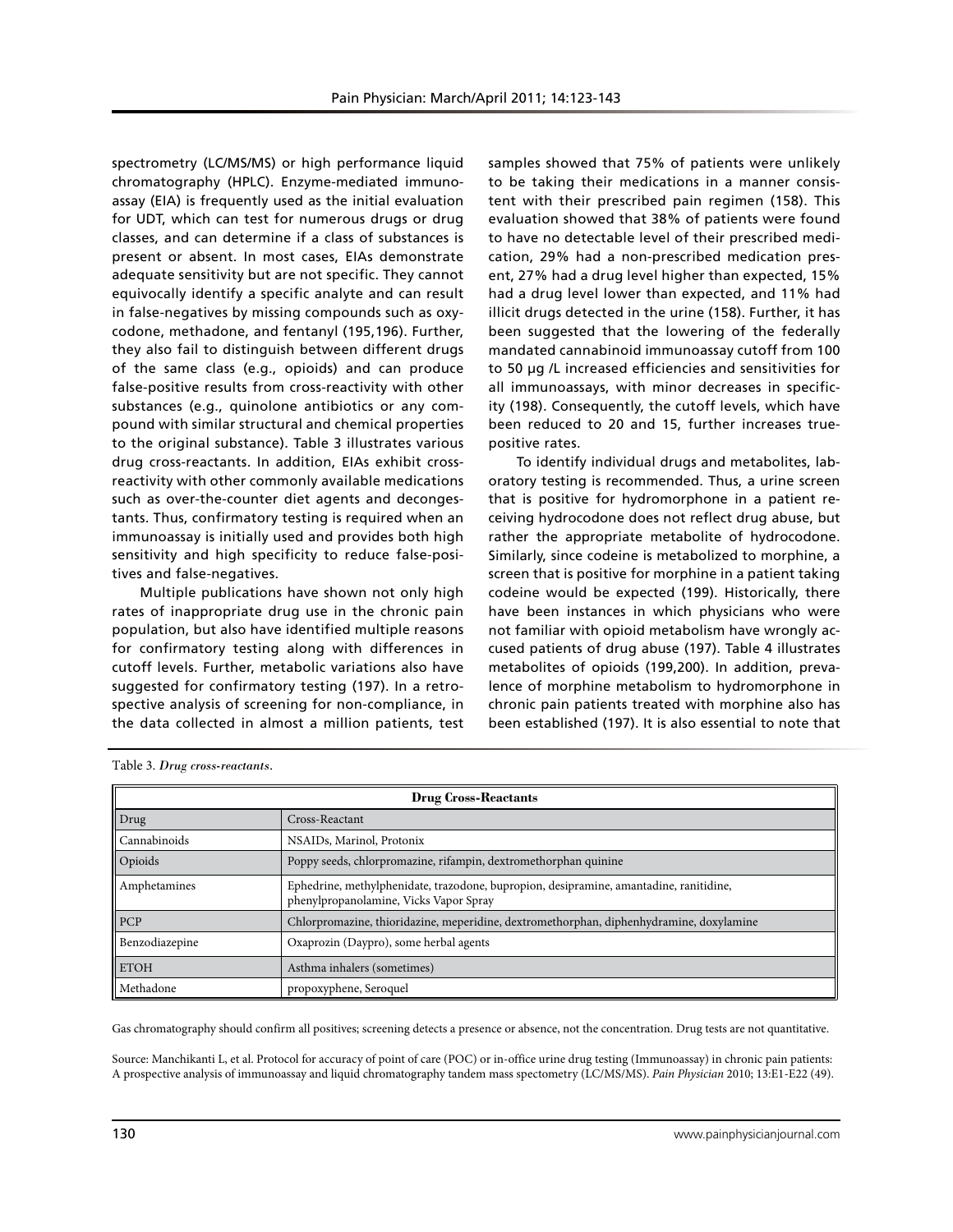Table 4. *Metabolites of opioids.*

| <b>OPIATE</b> | <b>METABOLITES</b>                                                                               | <b>COMMENT</b>                                                                                                                                                                                                                                                   |  |  |
|---------------|--------------------------------------------------------------------------------------------------|------------------------------------------------------------------------------------------------------------------------------------------------------------------------------------------------------------------------------------------------------------------|--|--|
| Hydrocodone   | Hydromorphone<br>Dihydrocodeine<br>Normorphine<br>Norhydrocodone<br>Hydrocodol<br>Hydromorphol   | If codeine to hydrocodone ratio $<10,$ codeine is not<br>the sole source<br>Level generally lower than its hydrocodone source<br>and below detection if only codeine was ingested                                                                                |  |  |
| Oxycodone     | Oxymorphone<br>Noroxycodone<br>Oxycodols and their respective oxide                              |                                                                                                                                                                                                                                                                  |  |  |
| Morphine      | Hydromorphone (minor)<br>Morphine-3-glucuronide<br>Morphine-6-glucuronide<br>Normorphine         | If codeine to morphine ratio $<$ 6, codeine is likely not<br>the sole source<br>Level generally lower than its hydrocodone source<br>and below detection if only codeine was ingested                                                                            |  |  |
| Methadone     | 2-Ethylidene-1, 5-dimethyl-3, 3-diphenylpyrrolidine<br>2-Ethyl-5-methyl-3, 3-diphenylpyrrolidine |                                                                                                                                                                                                                                                                  |  |  |
| Hydromorphone | Dihydromorphine<br>Hydromorphone-3-glucuronide                                                   | Level generally lower than its hydrocodone source<br>and below detection if only codeine was ingested                                                                                                                                                            |  |  |
| Oxymorphone   | Oxymorphone-3-gluucornide<br>Oxymorphol                                                          |                                                                                                                                                                                                                                                                  |  |  |
| Codeine       | Hydrocodone (minor)<br>Norcodeine<br>Morphine                                                    | If codeine to hydrocodone ratio < 10, codeine is not<br>the sole source<br>If codeine to morphine ratio $<$ 6, codeine is likely not<br>the sole source<br>Level generally lower than its hydrocodone source<br>and below detection if only codeine was ingested |  |  |
| Propoxyphene  | Norpropoxyphene                                                                                  |                                                                                                                                                                                                                                                                  |  |  |
| Fentanyl      | Norfentanyl                                                                                      |                                                                                                                                                                                                                                                                  |  |  |
| Tramadol      | O-desmethyl-tramadol<br>Nortramadol                                                              |                                                                                                                                                                                                                                                                  |  |  |
| Butorphanol   | Hydroxybutorphanol<br>Norbutorphanol                                                             |                                                                                                                                                                                                                                                                  |  |  |
| Buprenorphine | Norbuprenorphine<br>Norbuprenorphine-3-glucuronide<br>Buprenorphine-3-glucuronide                |                                                                                                                                                                                                                                                                  |  |  |
| Heroin        | Morphine<br>Codeine (contaminant)<br>6-Monoacetylmorphine                                        |                                                                                                                                                                                                                                                                  |  |  |

Source: Manchikanti L, et al. Protocol for accuracy of point of care (POC) or in-office urine drug testing (Immunoassay) in chronic pain patients: A prospective analysis of immunoassay and liquid chromatography tandem mass spectometry (LC/MS/MS). *Pain Physician* 2010; 13:E1-E22 (49).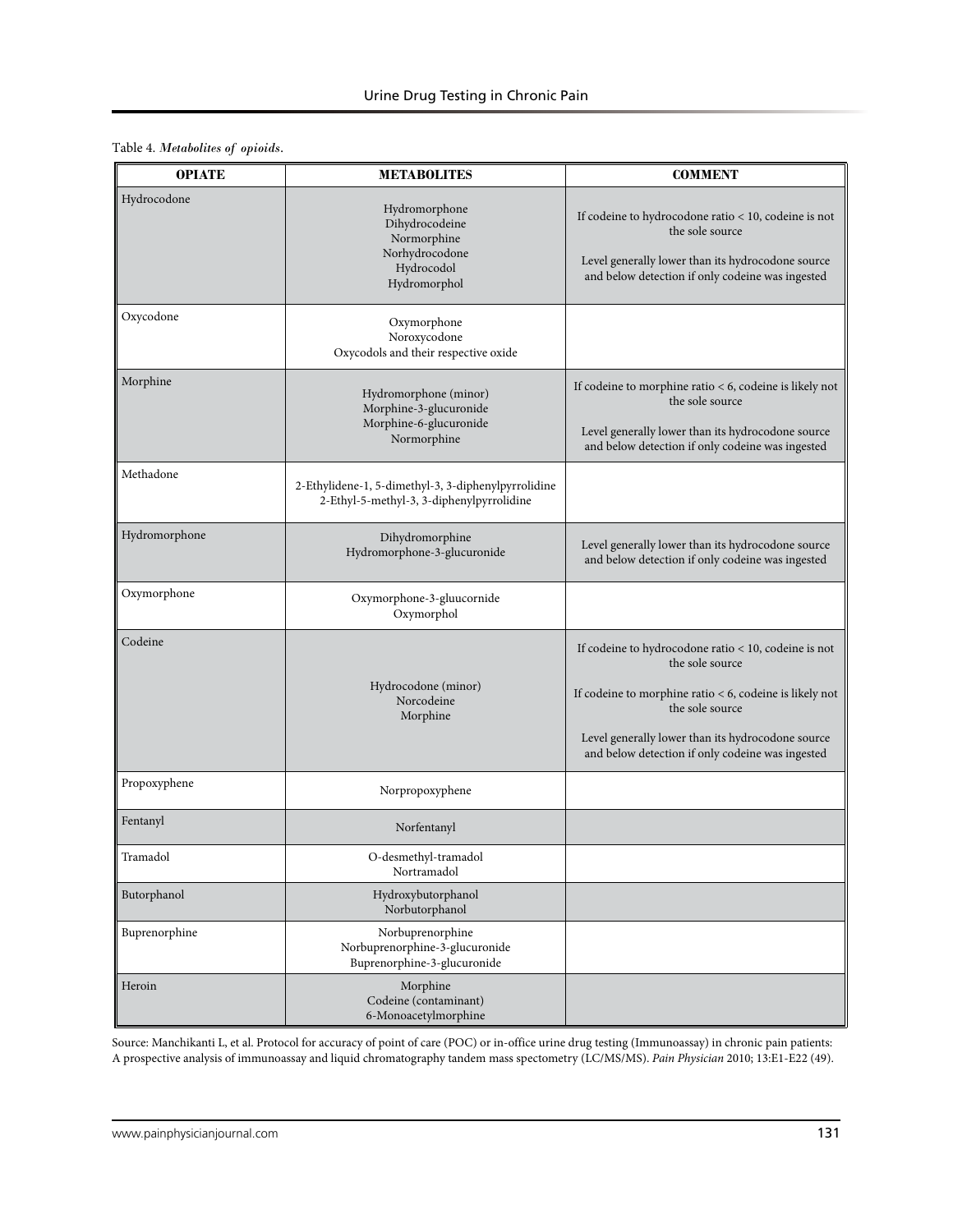metabolism of codeine, while it occurs in the majority of patients to morphine, a minority of patients are unable to make this metabolic conversion in the liver, due to a genetic deficiency of the cytochrome P-450 2D6 enzyme (201). In some cases this is because the patient is taking a medication with significant 2D6-inhibiting properties such as fluoxetine or paroxetine (202). Generally it has not been assumed that hydromorphone is a metabolite of morphine in humans (203), even though it has been found in several animal species given morphine (204). However, it has been demonstrated that hydromorphone might also be a minor metabolite of morphine in humans (205). In the past, it has been misconstrued that the presence of hydromorphone in patients taking morphine is an indication that the patient was either taking hydromorphone or hydrocodone (206). Further, one study (197) also demonstrated that hydromorphone was present in 21 of 32 cases (66%), and all patients were without a history of aberrant drug behavior. Positive cases occurred more frequently in women in those taking higher daily doses of morphine, and in those with higher urine morphine concentrations.

## 3.4 Diagnostic Accuracy

Diagnostic accuracy evaluations comparing immunoassay testing with chromatography have not been performed frequently in a prospective manner; however, there are multiple reports with retrospective evaluations. Manchikanti et al (207) prospectively studied the diagnostic accuracy of POC testing with immunoassay, comparing it with laboratory testing with chromatography in 1,000 patients. Compared with laboratory testing for opioids and illicit drugs, immunoassay in-office testing at high specificity and agreement, but variable sensitivity, demonstrates the value of immunoassay drug testing, but a cautious approach is advocated. Agreement for prescribed opioids was high with the index test (80.4%). The reference test of opioids improved the accuracy by 8.9% from 80.4% to 89.3%. Overall, results showed a necessity for 32.9% of the specimens to be sent for a reference test confirmation due to either abnormal opioid or illicit drug results. The abnormal specimens of patients receiving opioids improved the accuracy by 8.9% from 80.4% to 89.3%; for illicit drugs, the index test falsepositive rate was 0% for cocaine, whereas it was 2% for marijuana, 0.9% for amphetamines, and 1.2% for methamphetamines. There was only a slight improvement in the accuracy data with laboratory intervention utilizing chromatography.

## 3.5 Identification of Adulteration or Subversion in Urine Drug Testing

Ensuring the validity of UDT is an important aspect of the evaluation of a chronic pain patient. Shortcomings of UDT include both false-positive and false-negative results. Federal programs have a number of safeguards in place in order to minimize laboratory errors. Consequently, for purposes of federally regulated drug testing, interpretation of a positive drug test requires a special expertise. Sadly, a number of modalities are available to defeat the purpose of UDT. The simple strategies to defeat UDT rely on dilution of the sample to lower the concentration of the drug in the urine specimen to a level below what it takes for a test to be reported as positive or stating that they have been passing too much urine. Facilities for detection of diuretics are not available in chronic pain management settings. Further, acute water intoxication has been reported as a complication of UDT in the workplace (208).

In chronic pain management settings, it is also possible for the urine specimen to be substituted. Multiple products are also available on the internet including freeze dried clean urine that can be reconstituted. Devices such as the "Urinator" allow these products to be quickly reconstituted and warmed to body temperature for delivery by a tube hidden in the clothing in both male and female donors. These can be hidden during casually observed collection. In extreme cases, it has been reported that people even use a prosthetic penis, catheterize themselves and instill someone else's urine, and adulterate urine by "Urine Luck" (209). Some in vitro adulterants act by interfering with the immunoassay detection, whereas others convert the target drug to compounds that do not bind to the antibodies used in the immunoassays or that produce negative results in subsequent confirmation testing (210). Commercial products are available to assist an individual in "passing a drug test." "Urinaid" was one of the earliest products, with an active ingredient of glutaraldehyde, which interfered with screening immunoassays by producing final absorbance rate readings that were lower than those true-negative urine samples (211).

Use of niacin also has been described to use to defeat UDT (212). No scientific evidence indicates that taking niacin can alter a urine drug test result. However, readily accessible information on the internet lists ingestion of niacin as a way to prevent detection of THC, the main psychoactive ingredient of marijuana.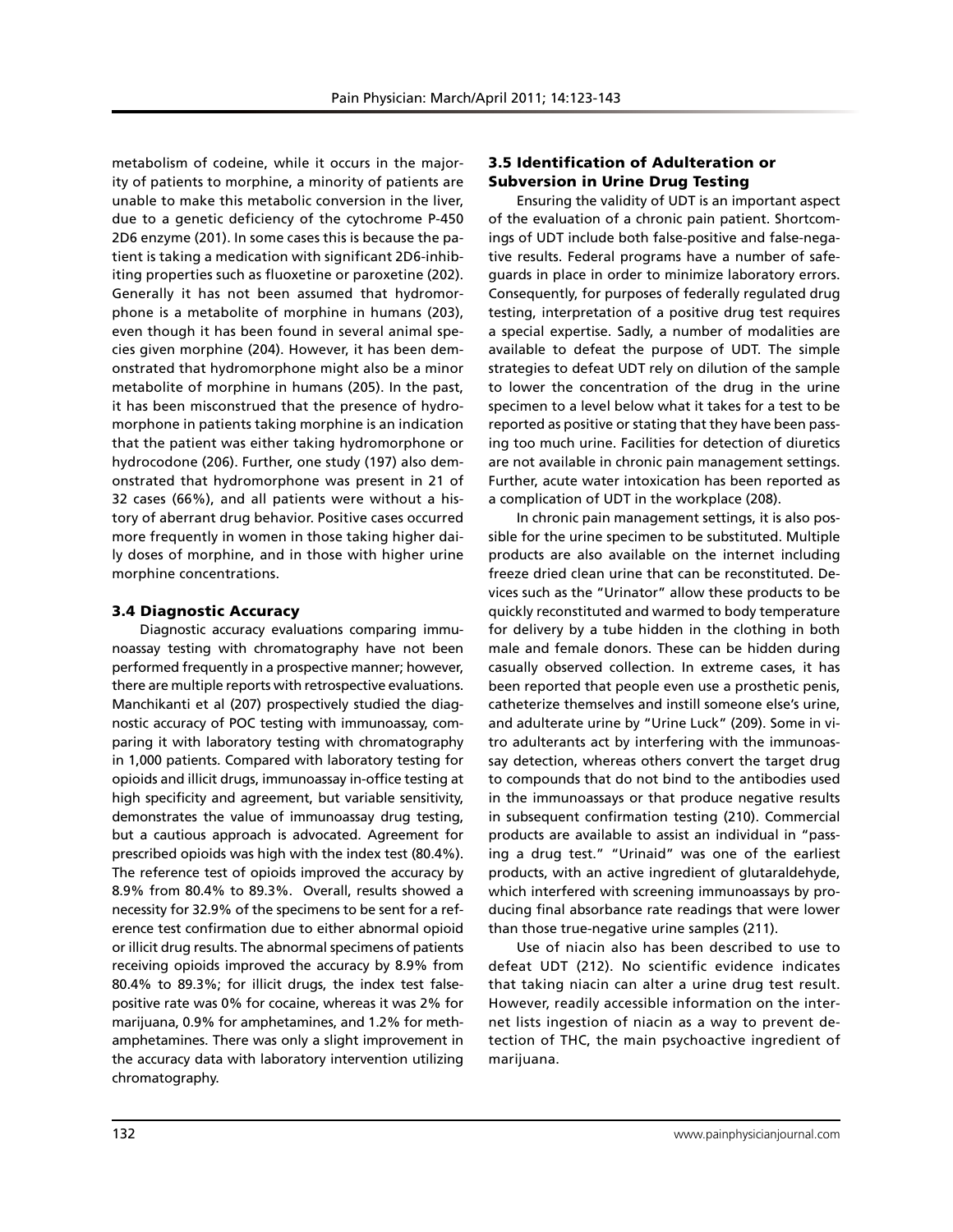# 4.0 Practical Aspects

In clinical settings, UDT is utilized for compliance, as well as forensic testing to monitor therapeutic activity, misuse, and illegal drug use (76,103- 108,110,111,213,214). Consequently, the initial and confirmatory testing levels, as well as the number of drugs tested, can be customized and are usually different from those evaluated under federal testing programs.

Drug screening can be an important tool to ensure patient compliance with prescription regimens. Drug screening or testing can be effectively performed in the physician's office using point of care (POC) urine (dipstick immunoassay) testing. However, practitioners using POC testing need to be aware of whether the system used is compliant with methods and assurances established by the Clinical Laboratory Improvement Advisory Committee (CLIAC). A Clinical Laboratory Improvement Amendments (CLIA) waiver is required to perform certain tests including urine immunoassay. Only immunoassay tests for certain drugs are CLIA waived, and these may be performed in the office only if and when a certificate of waiver is first obtained by the physician or facility. Generally these tests do not require extensive training for office personnel.

UDT has become the standard of care for patients on controlled substances; however, the relative value of in-office screening and laboratory confirmation of those tests is sometimes unclear or controversial for physicians. The POC manufacturers recommend that their test needs to be confirmed; however, advantages and cost benefits have not been evaluated and confirmed independently.

Of particular concern to clinicians in this context of UDT is that the cost of UDT in the office, followed by a confirmatory test, can be expensive, with costs ranging from \$250 to \$1,400 (49,51,68,69,110,111, 215). The Centers for Medicare and Medicaid Services (CMS) have recently changed codes for UDT from the old code (80101) used by pain physicians to a new code (G0431) effective January 10, 2010 (215). This action has been taken by CMS due to excessive use of UDT and abuse (49,51,68,69,110,111). While the earlier code included chromatographic methods and its descriptions, the new G-code descriptor states, "drug screen, qualitative; single drug class method (e.g., immunoassay, enzyme assay), each drug class" and excluded chromatography (216). This has caused significant discussion, debate, and problems for many of the physicians who depend on the extra income and also the manufacturers of POC sets and laboratories.

At present, there are no validated studies to evaluate the diagnostic accuracy, value, and validity of UDT in POC settings compared to laboratory settings.

## 5.0 An Algorithmic Approach for Urine **DRUG TESTING**

An algorithmic approach is developed based on evidence; however, for UDT including accuracy, validity, and cost effectiveness, there continues to be a paucity of evidence (1,207,213-223). Even so, UDT is one of the simplest and least invasive approaches to biological sample screening in analyzing for drugs and their metabolic products, when cost effective appropriate principles are utilized.

A step-wise process for UDT may be performed as a baseline measure of risk, as well as monitoring for compliance. UDT must be performed utilizing appropriate principles and the results must be interpreted based on available scientific evidence.

## 5.1 Baseline Urine Drug Testing

UDT is helpful in establishing the reliability of patients' reported substance use. It is becoming more and more frequent that many physicians, specifically in pain management settings, believe that UDT should be used routinely to establish baseline information regardless of how much information is available from physicians, prescription monitoring programs, and other sources. The advantage of a universal approach is that all patients are treated in a similar fashion, thus making it a routine part of the evaluation, the same as measuring blood pressure or other vital signs, and destigmatizes the drug testing itself. Because of the cost, some believe that it must be selective, whereas others believe that it should be universal and that not only POC testing should be done, but lab testing must also be included. The majority of patients might have predicted results while some will have unexpected results. A discussion may be carried out with the patient and a repeat test may be planned with immunoassay in an office setting with the next visit. The only indication for laboratory testing is a patient's denial and insistence on proof. It is important in modern settings to perform baseline drug testing since a large proportion of patients (> 90%) have been exposed to opioids and other controlled substances prior to arriving at interventional pain management or pain medicine settings.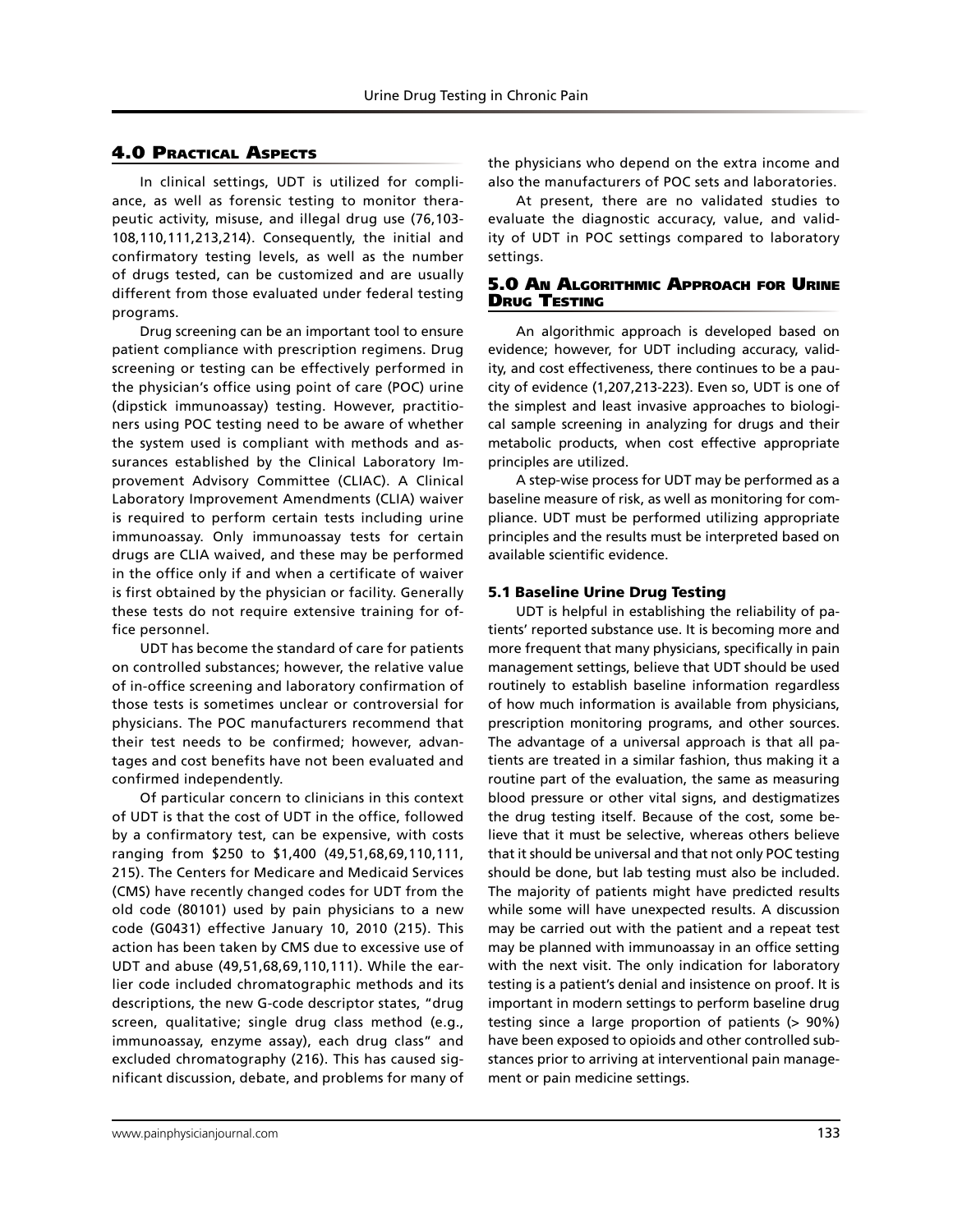## 5.2 Monitoring for Compliance

In the therapeutic phase of chronic pain management, either during the initiation, titration, or maintenance of opioid treatment, UDT can be useful in detecting non-compliance, unauthorized drug use, doctor shopping, and diversion. Multiple investigators have studied the importance of UDT and adherence monitoring. They found positive evidence for reducing prescription drug abuse, as well as illicit drug use (16).

There is no evidence to guide physicians on identifying chronic pain patients who should have UDT and how often. Multiple descriptions have been provided. Some recommendations include patients' risks for opioid misuse and addiction and aberrant drug-related behaviors.

A practical approach would include baseline drug testing, if appropriate; initiation of opioid therapy and compliance monitoring within one to 3 months after baseline monitoring; and routine, random monitoring approximately every 6-12 months or so, with provision for monitoring for unexpected results, complaints, or behavior patterns.

Thus, the majority of patients will receive a baseline test, initiation of the compliance test, and one year monitoring within the first 15 months or so. After that, if the patient is continuing with a pain management program, testing will only be required once a year. However, patients with abnormal results will require more frequent testing based on the results and the philosophy of the prescribing physician.

#### 5.3 Interpretation of the Results

Appropriate interpretation of the results is crucial. UDT can only assist clinic decision-making; it should not be considered as definitive. There are new multiple limitations and restrictions on interpreting UDT. Thus, a thorough knowledge and full patient history are essential, including an appropriately collected sample and prevention of tampering. Other limitations include the gaming of the system, where patients know when the evaluation will be performed, thus they alter their drug utilization. However, abnormal or unexpected results should be interpreted with caution. In general, 5 scenarios can be faced when interpreting UDT results:

- 1) UDT positive for prescribed drugs and negative for any other drugs –illicit or licit;
- 2) UDT negative for prescribed opioid;
- 3) UDT positive for non-prescribed opioid or benzodiazepines;
- 4) UDT positive for illicit drugs;

5) UDT specimen tampered with low urine creatinine or cold urine sample.

#### *5.3.1 Normal Urine Drug Testing Result*

This result illustrates appropriate intake of the provided medication and lack of intake of any other drugs. In these situations, a patient may be tested with the usual testing of initiation of compliance monitoring and once a year with 3 tests performed during the first 15 months and once each year later on.

## *5.3.2 Urine Drug Testing Negative for Prescribed Opioid*

Potential explanations for such a result include non-compliance with irregular intake of opioids, diversion, or false/negative results.

Appropriate action would be repeating the test using laboratory testing for specific drugs of interest, along with a history regarding non-compliance and diversion, more stringent compliance monitoring including frequent pill counts, fewer pills prescribed with each prescription, and discussion of possible termination of opioid therapy with future repeated negative UDT.

# *5.3.3 Urine Drug Testing Positive for Non-Prescribed Opioid or Benzodiazepines*

The explanation would be either the results are false-positive or the patient acquired opioids from other sources or doctor shopping.

In such cases, UDT may be repeated with immunoassay and confirmed with the laboratory. Prescription drug monitoring program record can be obtained or pharmacies and physicians may be contacted to verify if the patient has actually received other opioids from different providers. If so, patient education and reiteration of opioid agreement with the patient are appropriate. Another possibility would be that the patient might have received certain benzodiazepines as preoperative sedative measures, which could be confirmed from taking a thorough history.

## *5.3.4 Urine Drug Testing Positive for Illicit Drugs*

Illicit drugs are used by approximately 10% of patients in chronic pain management settings. The possibilities of such a result include that the patient might have occasionally used or is a frequent user, or is addicted to the illicit drug. It is well accepted that patients who use illicit drugs are at increased risk for opioid misuse, abuse and diversion. Therefore, such patients should be informed and advised that continued illicit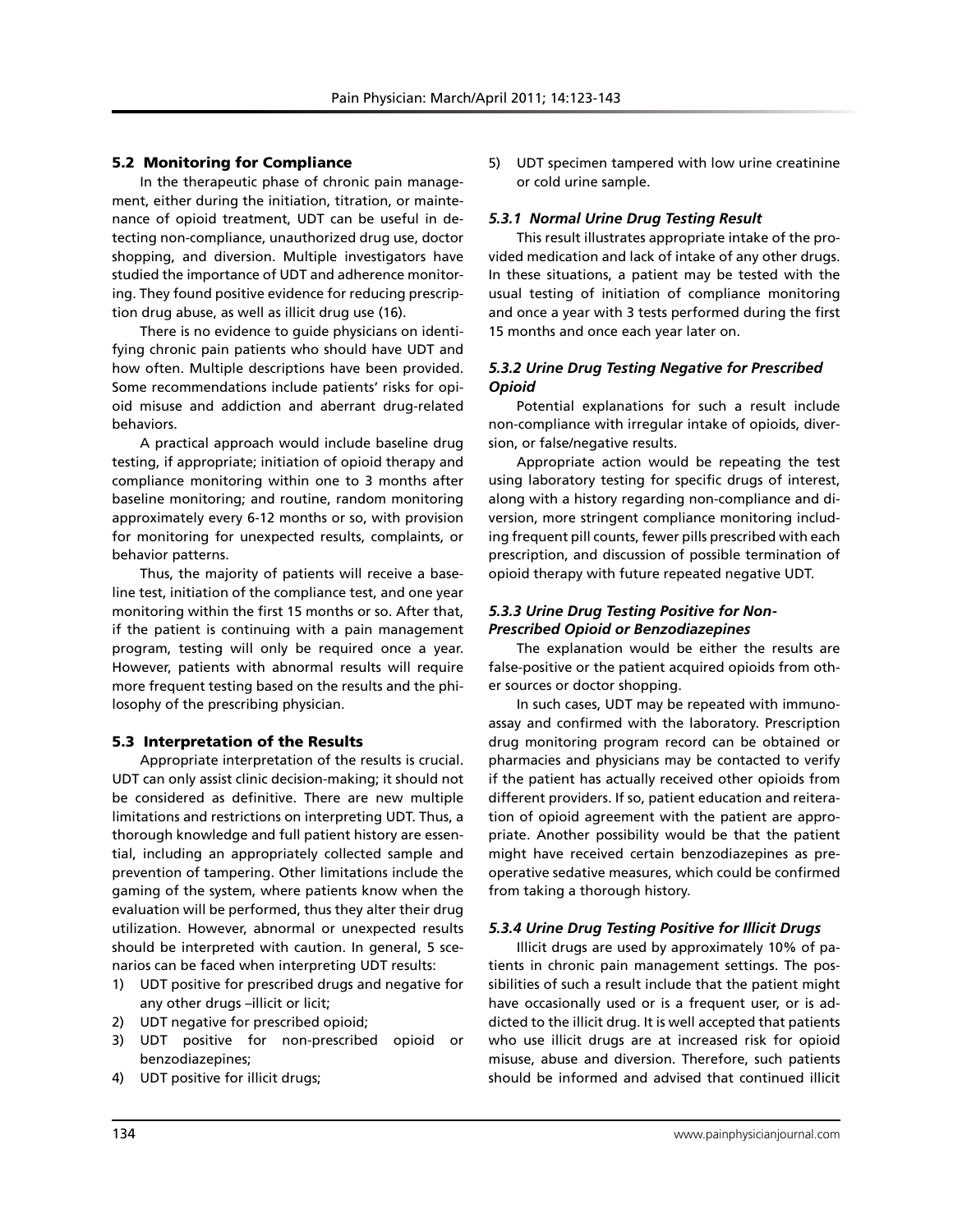

www.painphysicianjournal.com **135**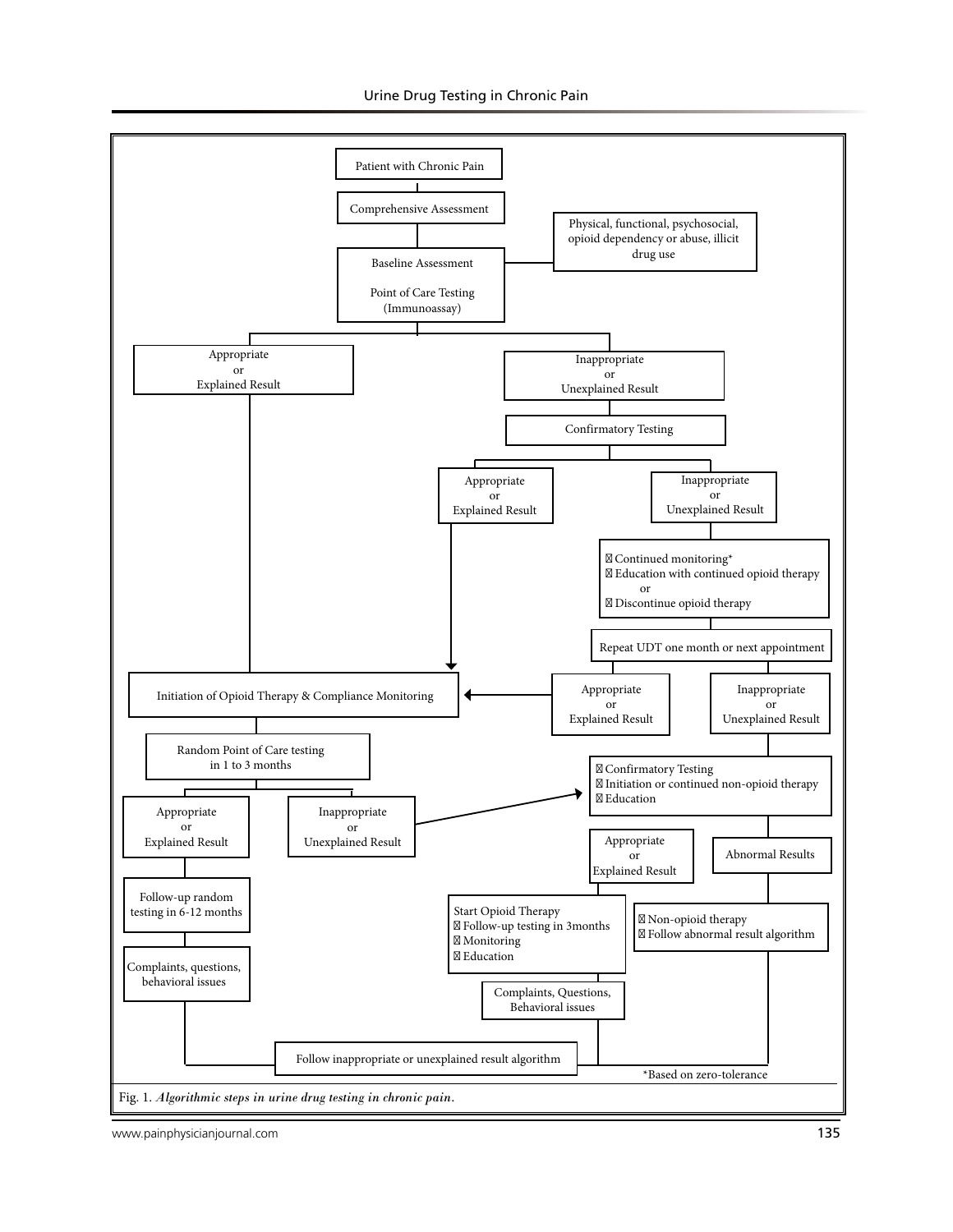drug usage is incompatible with opioid therapy.

The appropriate action would be to reiterate opioid agreement with the patient, to inform the patient that continued illicit drug use prohibits opioid therapy, to repeat UDT with confirmation test on a regular basis, and failure to comply with this would result in termination of opioid therapy.

However, there is a difference of thresholds held by different practices, which results in different practice philosophies that dictate the level of tolerance when faced with such actions, i.e., "one chance" or "zero tolerance."

#### *5.3.5 Sample Tampering*

Initially, all explanations should be ruled out. Almost all explanations are incriminating – either the patient added water to the sample, or there was a delay in handling the sample, which is unusual.

Appropriate actions include repeat UDT with a supervised collection. Appropriate steps also include appropriate history and education.

At all steps, other tools of adherence monitoring must be utilized, including inquiries with doctors, pharmacies, and drug monitoring programs. Meanwhile, a physician should also pay attention to the information provided by insurers with duplicate prescriptions and insurer's issues related to excessive use or inappropriate use of drugs.

Figure 1 illustrates the algorithmic steps in UDT.

## 5.4 Managing Patients with Abnormal Urine Drug Testing

When a physician is presented with abnormal results in a patient, appropriate action must be taken. The action does not mean zero tolerance and discharging each and every patient, however, the physician has to look into various other issues related to perceived or actual abuse based on undertreatment of pain, opioid hyperalgesia, worsening disease process, and onset of new problems. A patient may still be continued and managed with interventional techniques without controlled substances if it becomes essential to do so. Interventional techniques have been shown to be effective in chronic pain, and also might reduce the dosage, multiple side effects, etc. (75,112-128,132,133,224-226).

## 6.0 Conclusion

In general, a diagnosis of drug abuse should never be made based on the results of urine toxicology alone.

It should be considered within the context of aberrant medication use, drug-seeking behaviors, and unimproved or declining function (49,69). Despite their limitations, UDTs provide additional information beyond behavioral monitoring

UDT represents a useful adjunctive testing mechanism that should be strongly considered in tandem with other forms of patient monitoring, such as regular follow-up visits, behavioral observation, risk assessment, and reviewing prior history of addiction or substance abuse. While its role should not be overstated, physicians should avoid making judgments about patient compliance based solely on the results of a urine test. Urine testing is currently underutilized in the clinical setting and should be considered part of an integrated drug compliance regimen (51).

Based on the recent results of the diagnostic accuracy of urine drug testing, in a worst case scenario, it appears that one would have to send 32.9% of patients specimens to the lab because of abnormal results; however, utilizing a common sense approach, this can be reduced substantially to 20% or lower, which will save substantial amounts of health care expenses. Each time a physician orders a drug test from the lab, he or she should realize that the cost of this is going to be higher than the cost of most of the interventional techniques we will be performing on these patients.

The future of UDT compliance and adherence monitoring of opioids depends on appropriate use based on evidence-based medicine principles. It is essential to evaluate the appropriate literature based on principles of evidence-based medicine and comparative effectiveness research, first and foremost showing the effectiveness of opioids, followed by studies illustrating the accuracy and value of any compliance monitoring, including UDT (217-221).

#### **ACKNOWLEDGMENTS**

The authors wish to thank Bert Fellows, MA, and Tom Prigge, MA for manuscript review, and Tonie M. Hatton and Diane E. Neihoff, transcriptionists, for their assistance in preparation of this manuscript. We would like to thank the editorial board of *Pain Physician* for review and criticism in improving the manuscript.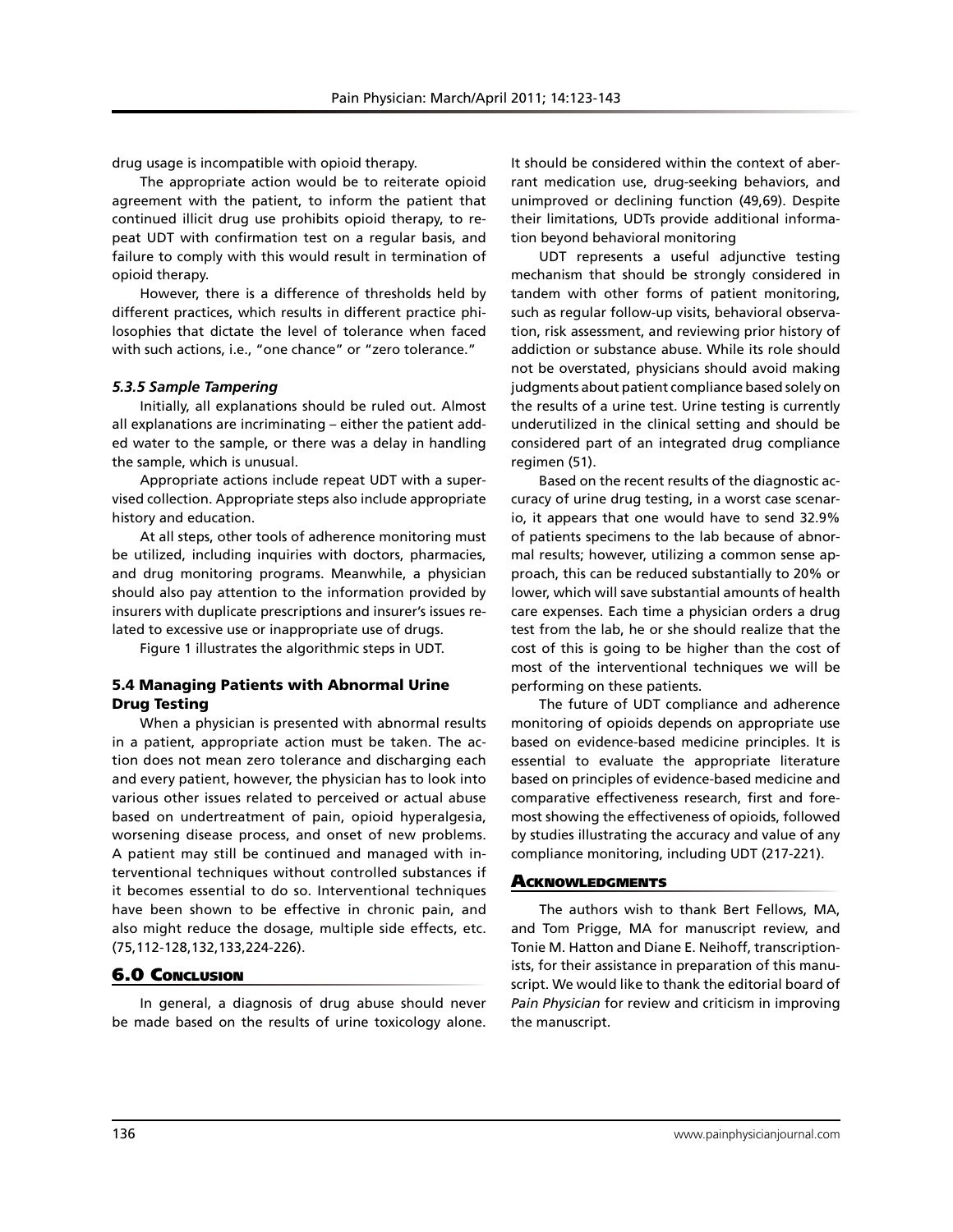#### **REFERENCES**

- 1. Manchikanti L, Fellows B, Ailinani H, Pampati V. Therapeutic use, abuse, and nonmedical use of opioids: A tenyear perspective. *Pain Physician* 2010; 13:401-435.
- 2. Manchikanti L, Singh A. Therapeutic opioids: A ten year perspective on the complexities and complications of the escalating use, abuse, and non-medical use of opioids and other psychotherapeutics. *Pain Physician* 2008; 11: S63-S88.
- 3. Manchikanti L. National drug control policy and prescription drug abuse: Facts and fallacies. *Pain Physician*  2007; 10:399-424.
- 4. Okie S. A flood of opioids, a rising tide of deaths. *New Engl J Med* 2010; 363:1981-1985.
- 5. Trescot AM, Helm S, Hansen H, Benyamin R, Glaser SE, Adlaka R, Patel S, Manchikanti L. Opioids in the management of chronic non-cancer pain: An update of the American Society of Interventional Pain Physicians' (ASIPP) guidelines. *Pain Physician* 2008; 11:S5- S62.
- 6. Bollinger LC, Bush C, Califano JA, Chenault KI, Curtis JL, Dimon J, Dolan PR, Ganzi VF, Fisher M, Kelmenson LA, Keough DR, Kessler DA, Malloy EA, Pacheco MT, Plumeri II JJ, Redstone SE, Rosenwald Jr EJ, Schulhof MP, Sullivan LW, Sweeney JJ, Wiener MA. Under the counter. The diversion and abuse of controlled prescription drugs in the U.S. The National Center on Addiction and Substance Abuse at Columbia University (CASA), July 2005. www. casacolumbia.org/articlefiles/380- Under%20the%20Counter%20- %20Diversion.pdf.
- 7. Substance Abuse and Mental Health Services Administration. (2007). *Results from the 2006 National Survey on Drug Use and Health: National Findings.* (Office of Applied Studies, NSDUH Series H-32, DHHS Publication No. SMA 07-4293). Rockville, MD. www.oas.samhsa.gov
- 8. Zacny J, Bigelow G, Compton P, Foley K, Iguchi M, Sannerud C. College on Problems of Drug Dependence task force on prescription opioid non-medical use and abuse: Position statement. *Drug Alcohol Depend* 2003; 69:215-232.
- 9. Federation of State Medical Boards. Model Policy for the Use of Controlled Substances for the Treatment of Pain. May 2004. www.fsmb.org/pdf/2004\_

grpol\_ Controlled\_Substances.pdf.

- 10. Kalso E, Edwards E, Moore RA, McQuay, H. Opioids in chronic noncancer pain: A systematic review of efficacy and safety. *Pain* 2004; 112:372-380.
- 11. Chou R, Huffman L. *Use of Chronic Opioid Therapy in Chronic Noncancer Pain: Evidence Review*. American Pain Society, Glenview, IL, 2009.

www.ampainsoc.org/pub/pdf/Opioid\_ Final\_Evidence\_Report.pdf

- 12. Chapman CR, Lipschitz DL, Angst MS, Chou R, Denisco RC, Donaldson GW, Fine PG, Foley KM, Gallagher RM, Gilson AM, Haddox JD, Horn SD, Inturrisi CE, Jick SS, Lipman AG, Loeser JD, Noble M, Porter L, Rowbotham MC, Schoelles KM, Turk DC, Volinn E, Von Korff MR, Webster LR, Weisner CM. Opioid pharmacotherapy for chronic non-cancer pain in the United States: A research guideline for developing an evidence-base. *J Pain* 2010; 11:807-829.
- 13. National Opioids Use Guideline Group (NOUGG). Canadian guidelines for safe and effective use of opioids for chronic non-cancer pain, Version 5.6. April 2010.

www.nationalpaincentre.mcmaster.ca/ documents/opioid\_guideline\_part\_b\_ v5\_6.pdf.

- 14. Manchikanti L, Benyamin R, Datta S, Vallejo R, Smith HS. Opioids in chronic noncancer pain. *Expert Rev Neurother* 2010; 10:775-789.
- 15. Manchikanti L, Cash KA, Damron KS, Manchukonda R, Pampati V, McManus CD. Controlled substance abuse and illicit drug use in chronic pain patients: An evaluation of multiple variables. *Pain Physician* 2006; 9:215-226.
- 16. Manchikanti L, Manchukonda R, Damron KS, Brandon D, McManus CD, Cash KA. Does adherence monitoring reduce controlled substance abuse in chronic pain patients? *Pain Physician* 2006; 9:57-60.
- 17. Manchikanti L, Manchukonda R, Pampati V, Damron KS. Evaluation of abuse of prescription and illicit drugs in chronic pain patients receiving short-acting (hydrocodone) or long-acting (methadone) opioids. *Pain Physician* 2005; 8:257-261.
- 18. QuickStats: Motor-Vehicle Traffic\* and Poisoning† Death Rates§, by Age --- United States, 2005-2006. *Morbidity and Mortality Weekly Report (MMWR)*. July 17, 2009; 58:753.
- 19. Manchikanti L, Damron KS, McManus CD, Barnhill RC. Patterns of illicit drug use and opioid abuse in patients with chronic pain at initial evaluation: A prospective, observational study. *Pain Physician* 2004; 7:431-437.
- 20. Manchikanti L, Damron KS, Pampati V, McManus CD, Weaver SE. Prospective evaluation of patients with increasing opiate needs: Prescription opiate abuse and illicit drug use. *Pain Physician* 2004; 7:339-344.
- 21. Chelminski PR, Ives TJ, Felix KM, Prakken SD, Miller TM, Perhac JS, Malone RM, Bryant ME, DeWalt DA, Pignone MP. A primary care, multi-disciplinary disease management program for opioid-treated patients with chronic noncancer pain and a high burden of psychiatric comorbidity. *BMC Health Serv Res* 2005; 5:3.
- 22. Katz NP, Sherburne S, Beach M, Rose RJ, Vielguth J, Bradley J, Fanciullo GJ. Behavioral monitoring and urine toxicology testing in patients receiving long-term opioid therapy. *Anesth Analg*  2003; 97:1097-1102.
- 23. Katz NP, Adams EH, Benneyan JC, Birnbaum HG, Budman SH, Buzzeo RW, Carr DB, Cicero TJ, Gourlay D, Inciardi JA, Joranson DE, Kesslick J, Lande SD. Foundations of opioid risk management. *Clin J Pain* 2007; 23:103-118.
- 24. National Institute on Drug Abuse. NIDA InfoFacts: National trends. Revised 2004. www.nida.nih.gov/ infofacts/nationtrends.html.
- 25. Substance Abuse and Mental Health Services Administration. (2009). *Results from the 2008 National Survey on Drug Use and Health: National Findings* (Office of Applied Studies, NSDUH Series H-36, DHHS Publication No. SMA 09-4434). Rockville, MD.
- 26. Substance Abuse and Mental Health Services Administration (2006). Results from the 2005 National Survey on Drug Use and Health: National Findings. (Office of Applied Studies, NS-DUH Series H-30, DHHS Publication No. SMA 06-4194). Rockville, MD.
- 27. Substance Abuse and Mental Health Services Administration (2005). Overview of Findings from the 2004 National Survey on Drug Use and Health. (Office of Applied Studies, NSDUH Series H-27, DHHS Publication No. SMA 05- 4061). Rockville, MD.
- 28. Substance Abuse and Mental Health Services Administration (2004). Over-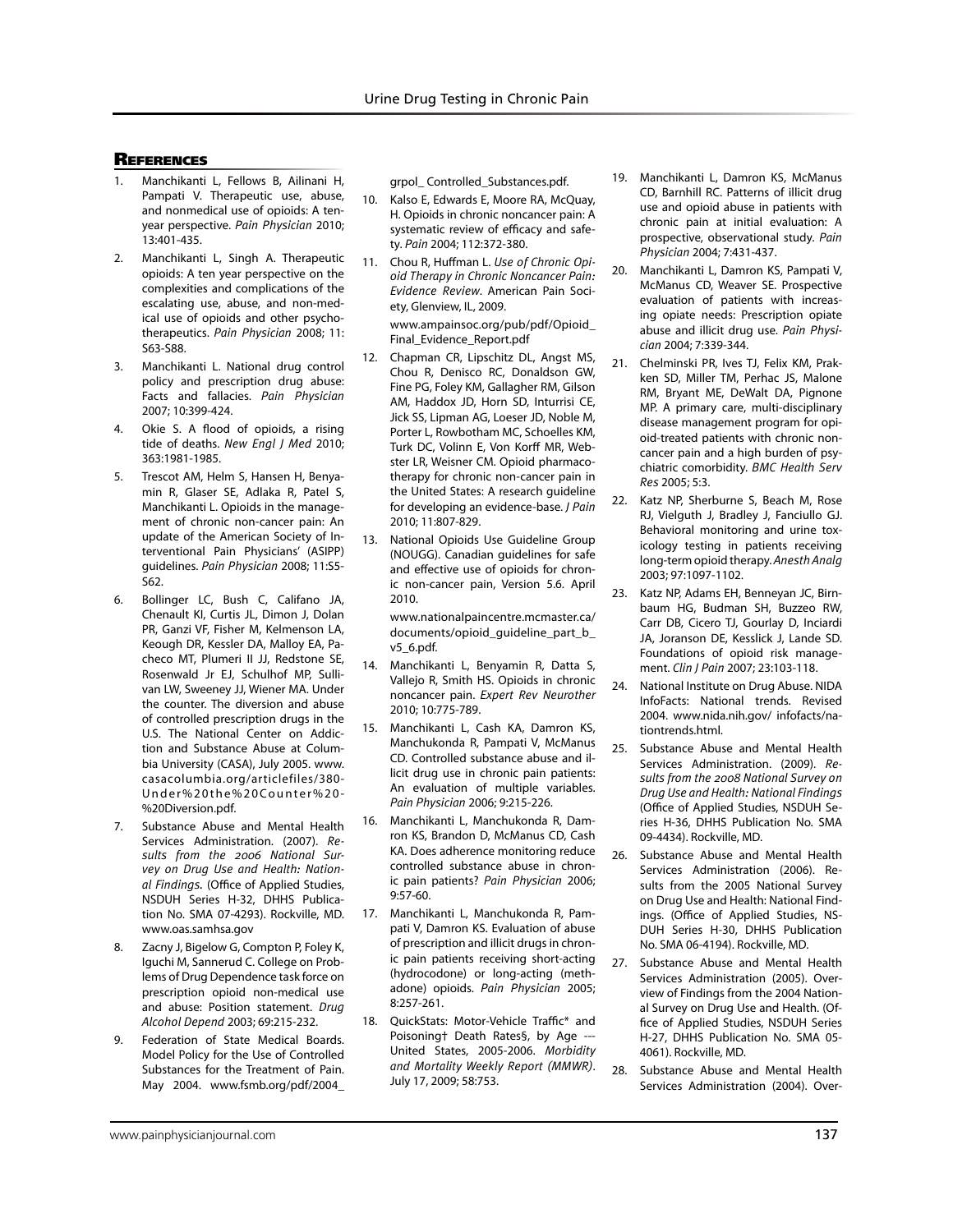view of Findings from the 2003 National Survey on Drug Use and Health. (Office of Applied Studies, NSDUH Series H-24, DHHS Publication No. SMA 04- 3963). Rockville, MD.

- 29. Substance Abuse and Mental Health Services Administration, Office of Applied Studies. Drug Abuse Warning Network, 2007: National Estimates of Drug-Related Emergency Department Visits. Rockville, MD, 2010.
- 30. Drug Abuse Warning Network, 2004: National Estimates of Drug-Related Emergency Department Visits DAWN Series D-28, DHHS Publication No. (SMA) 06-4143, Rockville, MD, April 2006.
- 31. Drug Abuse Warning Network, 2003: Interim National Estimates of Drug-related Emergency Department Visits DAWN Series D-26, DHHS Publication No. (SMA) 04-3972, Rockville, MD, December 2004.
- 32. US Department of Health and Human Services. Office of Applied Studies, Substance Abuse and Mental Health Services Administration (SAMHSA). Drug Abuse Warning Network. The DAWN Report. Narcotic analgesics, 2002 update. September 2004.
- 33. US Department of Health and Human Services. Office of Applied Studies, Substance Abuse, and Mental Health Services Administration (SAMHSA). Drug Abuse Warning Network. The DAWN Report. Benzodiazepines in drug abuse-related emergency department visits, 1995-2002*.* April 2004.
- 34. Substance Abuse and Mental Health Services Administration, Office of Applied Studies. *Drug Abuse Warning Network, 2006: National Estimates of Drug-Related Emergency Department Visits.* DAWN Series D-30, DHHS Publication No. (SMA) 08-4339, Rockville, MD, 2008.
- 35. Paulozzi LJ, Budnitz DS, Xi Y. Increasing deaths from opioid analgesics in the United States. *Pharmacoepidemiol Drug Saf* 2006; 15:618-627.
- 36. Fingerhut LA. *Increases in poisoning and methadone-related deaths: United States, 1999-2005. Health E-Stats.* National Center for Health Statistics; February 2008. www.cdc.gov/nchs/data/ hestat/poisoning/poisoning.pdf.
- 37. Centers for Disease Control and Prevention (CDC). *Prescription drug overdose: State health agencies response (2008).* www.cdc.gov/HomeandRecreationalSafety/pubs/RXReport\_weba.pdf.
- 38. Centers for Disease Control and Prevention (CDC). Unintentional drug poisoning in the United States. July 2010. www.cdc.gov/HomeandRecreational-Safety/pdf/poison-issue-brief.pdf
- 39. Wunsch MJ, Nakamoto K, Behonick G, Massello W. Opioid deaths in rural Virginia: A description of the high prevalence of accidental fatalities involving prescribed medications. *Am J Addict* 2009; 18:5-14.
- 40. Centers for Disease Control and Prevention (CDC). Nonpharmaceutical fentanyl-related deaths--multiple states, April 2005-March 2007. *MMWR Morb Mortal Wkly Rep* 2008; 57:793-796.
- 41. Hall AJ, Logan JE, Toblin RL, Kaplan JA, Kraner JC, Bixler D, Crosby AE, Paulozzi LJ. Patterns of abuse among unintentional pharmaceutical overdose fatalities. *JAMA* 2008; 300:2613-2620.
- 42. Manchikanti KN, Manchikanti L, Damron KS, Pampati V, Fellows B. Increasing deaths from opioid analgesics in the United States: An evaluation in an interventional pain management practice. *J Opioid Manage* 2008; 4:271- 283.
- 43. Warner M, Chen LJ, Makuc DM. *Increase in fatal poisonings involving opioid analgesics in the United States, 1999-- 2006.* Hyattsville, MD: National Center for Health Statistics; 2009. NCHS data brief, no 22.
- 44. Centers for Disease Control and Prevention (CDC). Overdose deaths involving prescription opioids among Medicaid enrollees - Washington, 2004- 2007. *MMWR Morb Mortal Wkly Rep* 2009; 58:1171-1175.
- 45. Paulozzi LJ, Logan JE, Hall AJ, McKinstry E, Kaplan JA, Crosby AE. A comparison of drug overdose deaths involving methadone and other opioid analgesics in West Virginia. *Addiction* 2009; 104:1541-1548.
- 46. Braden JB, Russo J, Fan MY, Edlund MJ, Martin BC, DeVries A, Sullivan MD. Emergency department visits among recipients of chronic opioid therapy. *Arch Intern Med* 2010; 170:1425-1432.
- 47. Substance Abuse and Mental Health Services Administration. (2010). *Results from the 2009 National Survey on Drug Use and Health: Volume I. Summary of National Findings* (Office of Applied Studies, NSDUH Series H-38A, HHS Publication No. SMA 10-4586Findings). Rockville, MD.
- 48. Wang J, Christo PJ. The influence of prescription monitoring programs on

chronic pain management. *Pain Physician* 2009; 12:507-515.

- 49. Manchikanti L, Malla Y, Wargo B, Cash K, Pampati V, Damron K, McManus C, Brandon D. Protocol for accuracy of point of care (POC) or in-office urine drug testing (immunoassay) in chronic pain patients: A prospective analysis of immunoassay and liquid chromatography tandem mass spectometry (LC/ MS/MS). *Pain Physician* 2010; 13:E1- E22.
- 50. Compton, P. The role of urine toxicology in chronic opioid analgesic therapy. *Pain Manag Nurs* 2007; 8:166-172
- 51. Pergolizzi J, Pappagallo M, Stauffer J, Gharibo C, Fortner N, de Jesus M, Brennan MJ, Richmond C, Hussey D. The role of urine drug testing for patients on opioid therapy. *Pain Pract* 2010; 10:497-507.
- 52. Auret K, Schlug SA. Underutilisation of opioids in elderly patients with chronic pain: Approaches to correcting the problem. *Drugs Aging* 2005; 22:641– 654.
- 53. Nafziger AN, Bertino JS. Utility and application of urine drug testing in chronic pain management with opioids. *Clin J Pain* 2009; 25:73-79
- 54. Moeller K, Lee KC, Kissack JC. Urine drug screening: Practical guide for clinicians. *Mayo Clin Proc* 2008; 83:66- 76.
- 55. Adams NJ, Plane MB, Fleming MF, Mundt MP, Saunders LA, Stauffacher EA. Opioids and the treatment of chronic pain in a primary care sample. *J Pain Symptom Manage* 2001; 22:791– 796.
- 56. Noble M, Treadwell JR, Tregear SJ, Coates VH, Wiffen PJ, Akafomo C, Schoelles KM. Long-term opioid management for chronic noncancer pain. *Cochrane Database Syst Rev* 2010; CD006605.
- 57. Trescot AM, Datta S, Glaser S, Sehgal N, Hansen H, Benyamin R, Patel S. Effectiveness of opioids in the treatment of chronic non-cancer pain. *Pain Physician* 2008; 11:S181-S200.
- 58. Furlan AD, Sandoval JA, Mailis-Gagnon A, Tunks E. Opioids for chronic noncancer pain: A meta-analysis of effectiveness and side effects. *Can Med Assoc J*  2006; 174:1589-1594.
- 59. Martell BA, O'Connor PG, Kerns RD, Beck WC, Morales KH, Kosten TR, Fiellen DA. Systematic review: Opioid treatment for chronic back pain: Prevalence, efficacy, and association with ad-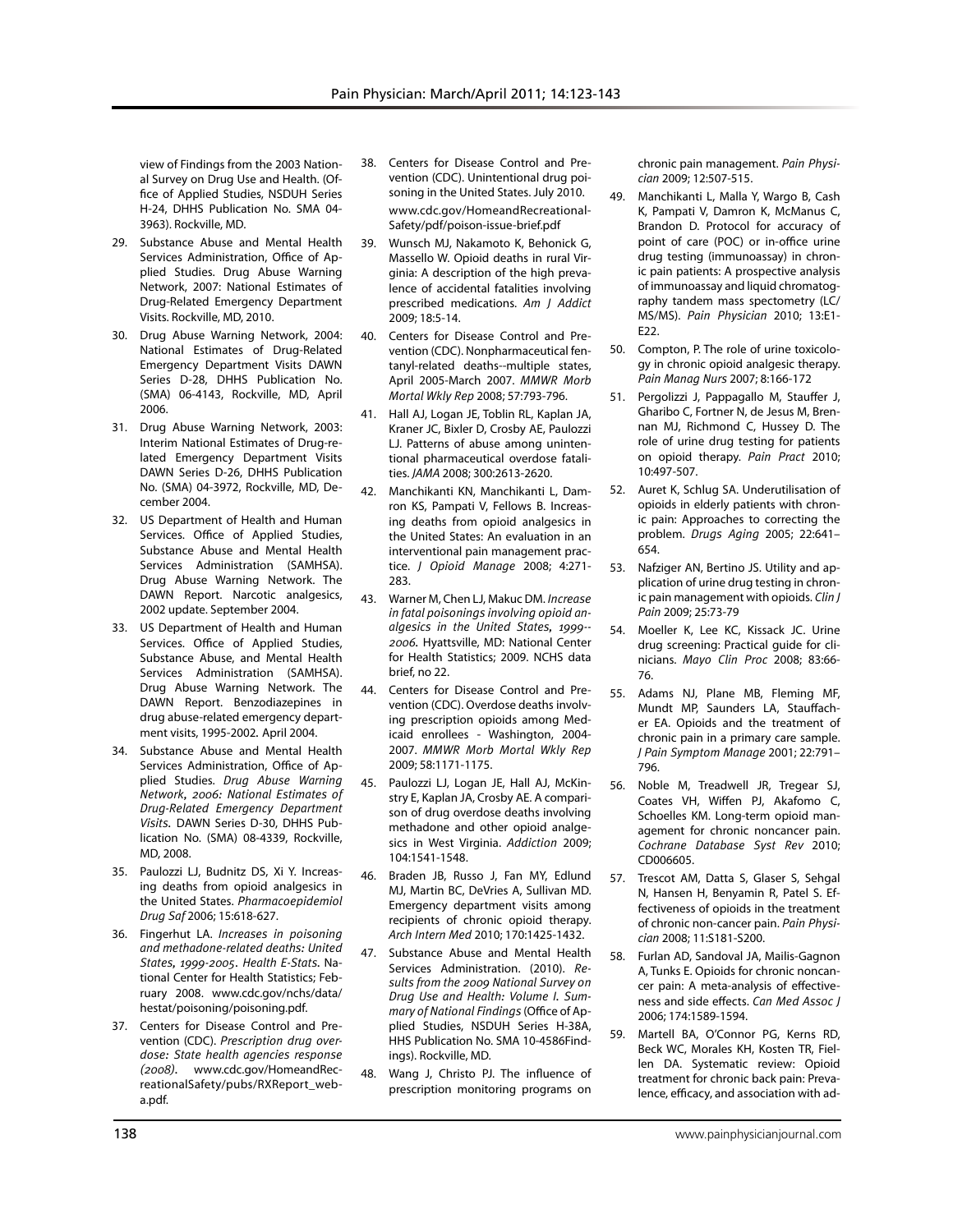diction. *Ann Intern Med* 2007; 146:116- 127.

- 60. Manchikanti L, Ailinani H, Koyyalagunta L, Datta S, Singh V, Eriator I, Sehgal N, Shah R, Benyamina RM, Vallejo R, Fellows B, Christo PJ. A systematic review of randomized trials of longterm opioid management for chronic non-cancer pain. *Pain Physician* 2011; 14:91-121
- 61. Eriksen J, Sjogren P, Bruera E, Ekholm O, Rasmussen NK. Critical issues on opioids in chronic non-cancer pain: An epidemiological study. *Pain* 2006; 125:172-179.
- 62. Noble M, Tregear SJ, Treadwell JR, Schoelles K. Long-term opioid therapy for chronic noncancer pain: A systematic review and meta-analysis of efficacy and safety. *J Pain Symptom Manage* 2008; 35:214-228.
- 63. Eisenberg E, McNicol E, Carr DB. Opioids for neuropathic pain (review). *Cochrane Database Syst Rev* 2006; 3: CD006146.
- 64. Deshpande A, Furlan A, Mailis-Gagnon A, Atlas S, Turk D. Opioids for chronic low back pain (review). *Cochrane Database Syst Rev* 2007; 3:CD004959.
- 65. Cepeda MS, Camargo F, Zea C, Valencia L. Tramadol for osteoarthritis: A systematic review and metaanalysis. J *Rheumatol* 2007; 34:543-555.
- 66. Sandoval JA, Furlan AD, Mailis-Gagnon AM. Oral methadone for chronic noncancer pain: A systemic literature review of reasons for administration, prescription patterns, effectiveness, and side effects. *Clin J Pain* 2005; 21:503- 512.
- 67. Silverman SM. Opioid induced hyperalgesia: Clinical implications for the pain practitioner. *Pain Physician* 2009; 12:679-684.
- 68. Manchikanti L, Singh V, Boswell MV. Interventional pain management at crossroads: The perfect storm brewing for a new decade of challenges. *Pain Physician* 2010; 13:E111-E140.
- 69. Benyamin RM, Datta S, Falco FJE. A perfect storm in interventional pain management: Regulated, but unbalanced. *Pain Physician* 2010; 13:109-116.
- 70. Fishbain DA, Cole B, Lewis J, Rosomoff HL, Rosomoff RS: What percentage of chronic nonmalignant pain patients exposed to chronic opioid analgesic therapy develop abuse/addiction and/ or aberrant drug-related behaviors? A structured evidence-based review. *Pain Med* 2008; 9:444-459.
- 71. Richeimer SH. Are we lemmings going off a cliff? The case against the "interventional" pain medicine label. *Pain Med* 2010; 11:3-5.
- 72. Caraway DL, Kloth D, Hirsch JA, Deer TE, Datta S, Helm S. In response to: are we lemmings going off a cliff? The case against the "interventional" pain medicine label. *Pain Med* 2010; 11:1303- 1304.
- 73. Taylor DR. Reply to Dr. Richeimer's "are we lemmings going off a cliff?" *Pain Med* 2010; 11:1745.
- 74. Gallagher RM. Response to Donald R. Taylor on "are we lemmings going off a cliff?" *Pain Med* 2010; 11:1746.
- 75. Manchikanti L, Boswell MV, Singh V, Benyamin RM, Fellows B, Abdi S, Buenaventura RM, Conn A, Datta S, Derby R, Falco FJE, Erhart S, Diwan S, Hayek SM, Helm S, Parr AT, Schultz DM, Smith HS, Wolfer LR, Hirsch JA. Comprehensive evidence-based guidelines for interventional techniques in the management of chronic spinal pain. *Pain Physician* 2009; 12:699-802.
- 76. Manchikanti L, Atluri S, Trescot AM, Giordano J. Monitoring opioid adherence in chronic pain patients: Tools, techniques, and utility. *Pain Physician*  2008; 11:S155-S180.
- 77. Manchikanti L, Singh V, Datta S, Cohen SP, Hirsch JA. Comprehensive review of epidemiology, scope, and impact of spinal pain. *Pain Physician* 2009; 12: E35-E70.
- 78. Blyth FM. Chronic pain is it a public health problem? *Pain* 2008; 137:465- 466.
- 79. Breivik H, Collett B, Ventafridda V, Cohen R, Gallacher D. Survey of chronic pain in Europe: Prevalence, impact on daily life, and treatment. *Eur J Pain* 2006; 10:287-333.
- 80. Gureje O. Comorbidity of pain and anxiety disorders. *Curr Psychiatry Rep* 2008; 10:318-322.
- 81. Eriksen J, Ekholm O, Sjøgren P, Rasmussen NK. Development of and recovery from long-term pain. A 6-year follow-up study of a cross-section of the adult Danish population. *Pain* 2004; 108:154-162.
- 82. Harkness EF, Macfarlane GJ, Silman AJ, McBeth J. Is musculoskeletal pain more common now than 40 years ago?: Two population-based cross-sectional studies. *Rheumatology (Oxford)* 2005; 44:890-895.
- 83. Freburger JK, Holmes GM, Agans RP, Jackman AM, Darter JD, Wallace AS,

Castel LD, Kalsbeek WD, Carey TS. The rising prevalence of chronic low back pain. *Arch Intern Med* 2009; 169:251- 258.

- 84. Martin BI, Deyo RA, Mirza SK, Turner JA, Comstock BA, Hollingworth W, Sullivan SD. Expenditures and health status among adults with back and neck problems. *JAMA* 2008; 299:656-664. Erratum in: *JAMA* 2008; 299:2630.
- 85. Large RG, Schug SA. Opioids for chronic pain of non-malignant origin—caring or crippling? *Health Care Anal* 1995; 3:5-11.
- 86. Manchikanti L, Giordano J, Boswell MV, Fellows B, Manchukonda R, Pampati V. Psychological factors as predictors of opioid abuse and illicit drug use in chronic pain patients. *J Opioid Manage*  2007; 3:89-100.
- 87. Cone EJ, Caplan YH, Black DL, Robert T, Moser F. Urine drug testing of chronic pain patients: Licit and illicit drug patterns. *J Anal Toxicol* 2008; 32:530-543.
- 88. Gourlay DL, Heit HA, Almahrez A. Universal precautions in pain medicine: A rational approach to the treatment of chronic pain. *Pain Med* 2005; 6:107- 112.
- 89. Manchikanti L, Pampati V, Damron KS, Beyer CD, Barnhill RC, Fellows B. Prevalence of prescription drug abuse and dependency in patients with chronic pain in western Kentucky. *J KY Med Assoc* 2003; 101:511-517.
- 90. Manchikanti L, Damron KS, Beyer CD, Pampati V. A comparative evaluation of illicit drug use in patients with or without controlled substance abuse in interventional pain management. *Pain Physician 2003;* 6:281-285.
- 91. Manchikanti L, Pampati V, Damron KS, Beyer CD, Barnhill RC. Prevalence of illicit drug use in patients without controlled substance abuse in interventional pain management. *Pain Physician* 2003; 6:173-178.
- 92. Manchikanti L, Damron KS, Pampati V, McManus CD. Prevalence of illicit drug use among individuals with chronic pain in the Commonwealth of Kentucky: An evaluation of patterns and trends. *J Ky Med Assoc* 2005; 103:55- 62.
- 93. Manchikanti L, Manchukonda R, Pampati V, Damron KS, Brandon DE, Cash KA, McManus CD. Does random urine drug testing reduce illicit drug use in chronic pain patients receiving opioids? *Pain Physician* 2006; 9:123-129.
- 94. Vaglienti RM, Huber SJ, Noel KR, John-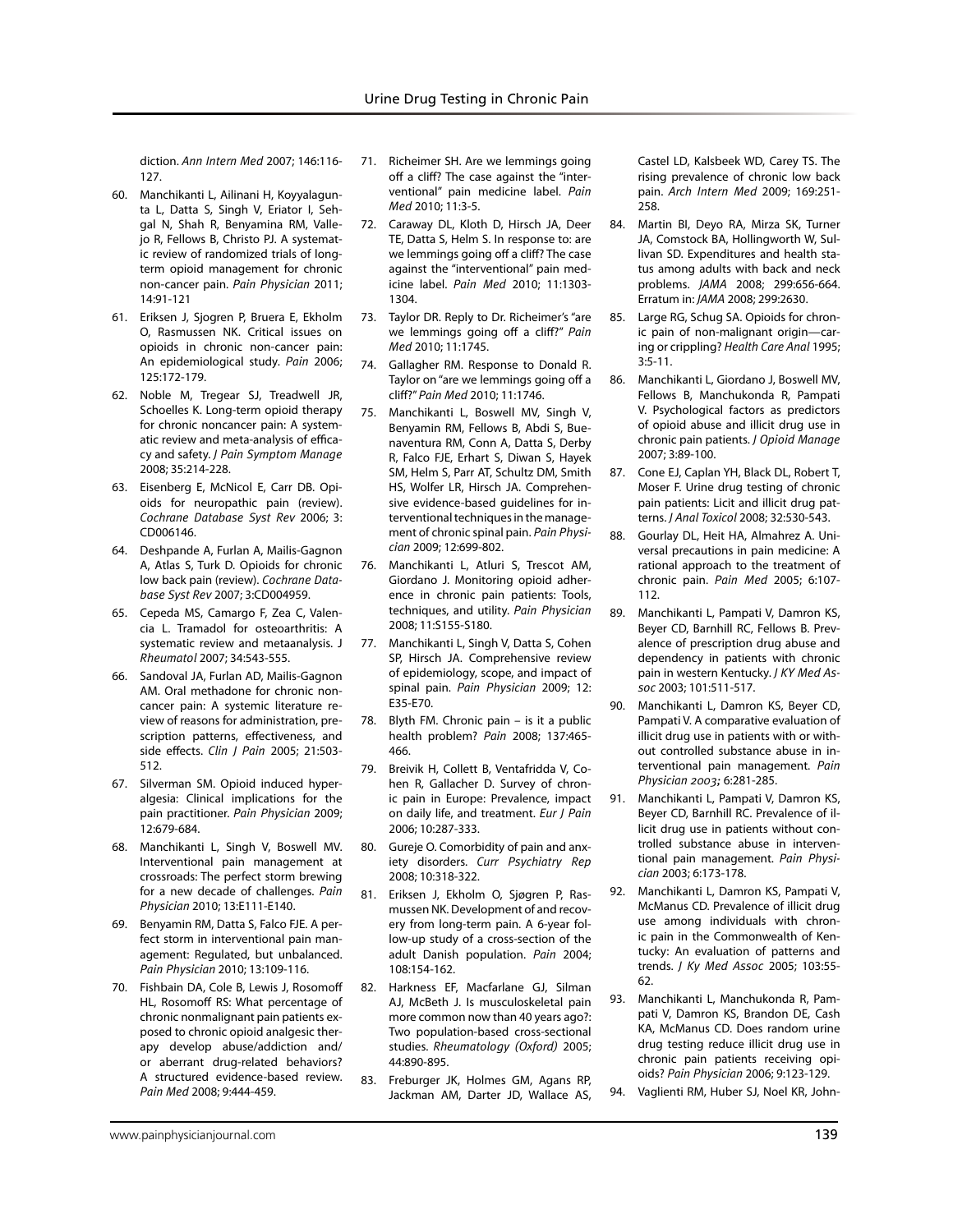stone RE. Misuse of prescribed controlled substances defined by urinalysis. *W V Med J* 2003; 99:67-70.

- 95. Michna E, Jamison RN, Pham LD, Ross EL, Nedeljkovic SS, Narang S, Palombi D, Wasan AD. Urine toxicology screening among chronic pain patients on opioid therapy: Frequency and predictability of abnormal findings. *Clin J Pain*  2007; 23:173-179.
- 96. Ives TJ, Chelminski PR, Hammett-Stabler CA, Malone RM, Perhac JS, Potisek NM, Shilliday BB, DeWalt DA, Pignone MP. Predictors of opioid misuse in patients with chronic pain: A prospective cohort study. *BMC Health Serv Res* 2006; 6:46.
- 97. Inciardi JA, Surratt HL, Kurtz SP, Cicero TJ. Mechanisms of prescription drug diversion among drug-involved club- and street-based populations. *Pain Med*  2007; 8:171-183.
- 98. Inciardi JA, Surratt HL, Cicero TJ, Beard RA. Prescription opioid abuse and diversion in an urban community: The results of an ultrarapid assessment. *Pain Med* 2009; 10:537-548.
- 99. Inciardi JA, Surratt HL, Kurtz SP, Burke JJ. The diversion of prescription drugs by health care workers in Cincinnati, Ohio. *Subst Use Misuse* 2006; 41:1-10.
- 100. Inciardi JA, Surratt HL. Research issues and experiences in studying prescription drug diversion. Paper presented at: College on Problems of Drug Dependence: Impact of Drug Formulation on Abuse Liability, Safety and Regulatory Decisions Conference; April 19-20, 2005; North Bethesda, MD.
- 101. Compton P, Athanasos P. Chronic pain, substance abuse and addiction. *Nurs Clin North Am* 2003; 38:525-538.
- 102. Hoffmann NG, Olofsson O, Salen B, Wickstrom L. Prevalence of abuse and dependency in chronic pain patients. *Int J Addict* 1995; 30:919-927.
- 103. Pesce A, Rosenthal M, West R, West C, Crews B, Mikel C, Almazan P, Latyshev S. An evaluation of the diagnostic accuracy of liquid chromatography-tandem mass spectrometry versus immunoassay drug testing in pain patients. *Pain Physician* 2010; 13:273-281.
- 104. Pesce A, West C, Rosenthal M, West R, Crews B, Mikel C, Almazan P, Latyshev S, Horn PS. Marijuana correlates with use of other illicit drugs in a pain patient population. *Pain Physician* 2010; 13:283-287.
- 105. West R, Pesce A, West C, Crews B, Mikel C, Almazan P, Rosenthal M, Latyshev S.

Comparison of clonazepam compliance by measurement of urinary concentration by immunoassay and LC-MS/MS in pain management population. *Pain Physician* 2010; 13:71-78.

- 106. Passik SD, Kirsh KL, McDonald MV, Ahn S, Russak SM, Martin L, Rosenfeld B, Breitbart WS, Portenoy RK. A pilot survey of aberrant drug-taking attitudes and behaviors in samples of cancer and AIDS patients. *J Pain Symptom Manage* 2000; 19:274-286.
- 107. Davstad I, Stenbacka M, Leifman A, Beck O, Korkmaz S, Romelsjo A. Patterns of illicit drug use and retention in a methadone program: A longitudinal study. *J Opioid Manag* 2007; 3:27-34.
- 108. Havens JR, Oser CB, Leukefeld CG. Increasing prevalence of prescription opiate misuse over time among rural probationers. *J Opioid Manage* 2007; 3:107-112.
- 109. Manchikanti L, Manchikanti KN, Pampati V, Cash KA. Prevalence of side effects of prolonged low or moderate dose opioid therapy with concomitant benzodiazepine and/or antidepressant therapy in chronic non-cancer pain. *Pain Physician* 2009; 12:259-267.
- 110. Gilbert JW, Wheeler GR, Mick GE, Storey BB, Herder SL, Richardson GB, Watts E, Gyarteng-Dakwa K, Marino BS, Kenney CM, Siddiqi M, Broughton PG. Urine drug testing in the treatment of chronic noncancer pain in a Kentucky private neuroscience practice: The potential effect of Medicare benefit changes in Kentucky. *Pain Physician* 2010; 13:187- 194.
- 111. Gilbert JW, Wheeler GR, Mick GE, Storey BB, Herder SL, Richardson GB, Watts E, Gyarteng-Dakwa K, Marino BS, Kenney CM, Siddiqi M, Broughton PG. Importance of urine drug testing in the treatment of chronic noncancer pain: Implications of recent Medicare policy changes in Kentucky. *Pain Physician* 2010; 13:167-186.
- 112. Epter RS, Helm S, Hayek SM, Benyamin RM, Smith HS, Abdi S. Systematic review of percutaneous adhesiolysis and management of chronic low back pain in post lumbar surgery syndrome. *Pain Physician* 2009; 12:361-378.
- 113. Hayek SM, Helm S, Benyamin RM, Singh V, Bryce DA, Smith HS. Effectiveness of spinal endoscopic adhesiolysis in post lumbar surgery syndrome: A systematic review. *Pain Physician*  2009; 12:419-435.
- 114. Falco FJE, Erhart S, Wargo BW, Bryce

DA, Atluri S, Datta S, Hayek SM. Systematic review of diagnostic utility and therapeutic effectiveness of cervical facet joint interventions. *Pain Physician* 2009; 12:323-344.

- 115. Datta S, Lee M, Falco FJE, Bryce DA, Hayek SM. Systematic assessment of diagnostic accuracy and therapeutic utility of lumbar facet joint interventions. *Pain Physician* 2009; 12:437- 460.
- 116. Conn A, Buenaventura R, Datta S, Abdi S, Diwan S. Systematic review of caudal epidural injections in the management of chronic low back pain. *Pain Physician* 2009; 12:109-135.
- 117. Parr AT, Diwan S, Abdi S. Lumbar interlaminar epidural injections in managing chronic low back and lower extremity pain: A systematic review. *Pain Physician* 2009; 12:163-188.
- 118. Benyamin RM, Singh V, Parr AT, Conn A, Diwan S, Abdi S. Systematic review of the effectiveness of cervical epidurals in the management of chronic neck pain. *Pain Physician* 2009; 12:137-157.
- 119. Buenaventura RM, Datta S, Abdi S, Smith HS. Systematic review of therapeutic lumbar transforaminal epidural steroid injections. *Pain Physician* 2009; 12:233-251.
- 120. Manchikanti L, Dunbar EE, Wargo BW, Shah RV, Derby R, Cohen SP. Systematic review of cervical discography as a diagnostic test for chronic spinal pain. *Pain Physician* 2009; 12:305-321.
- 121. Manchikanti L, Glaser S, Wolfer L, Derby R, Cohen SP. Systematic review of lumbar discography as a diagnostic test for chronic low back pain. *Pain Physician* 2009; 12:541-559.
- 122. Kloth DS, Fenton DS, Andersson GBJ, Block JE. Intradiscal electrothermal therapy (IDET) for the treatment of discogenic low back pain: Patient selection and indications for use. *Pain Physician* 2008; 11:659-668.
- 123. Singh V, Manchikanti L, Benyamin RM, Helm S, Hirsch JA. Percutaneous lumbar laser disc decompression: A systematic review of current evidence. *Pain Physician* 2009; 12:573-588.
- 124. Singh V, Benyamin RM, Datta S, Falco FJE, Helm S, Manchikanti L. Systematic review of percutaneous lumbar mechanical disc decompression utilizing Dekompressor. *Pain Physician* 2009; 12:589-599.
- 125. Manchikanti L, Derby R, Benyamin RM, Helm S, Hirsch JA. A systematic review of mechanical lumbar disc decompres-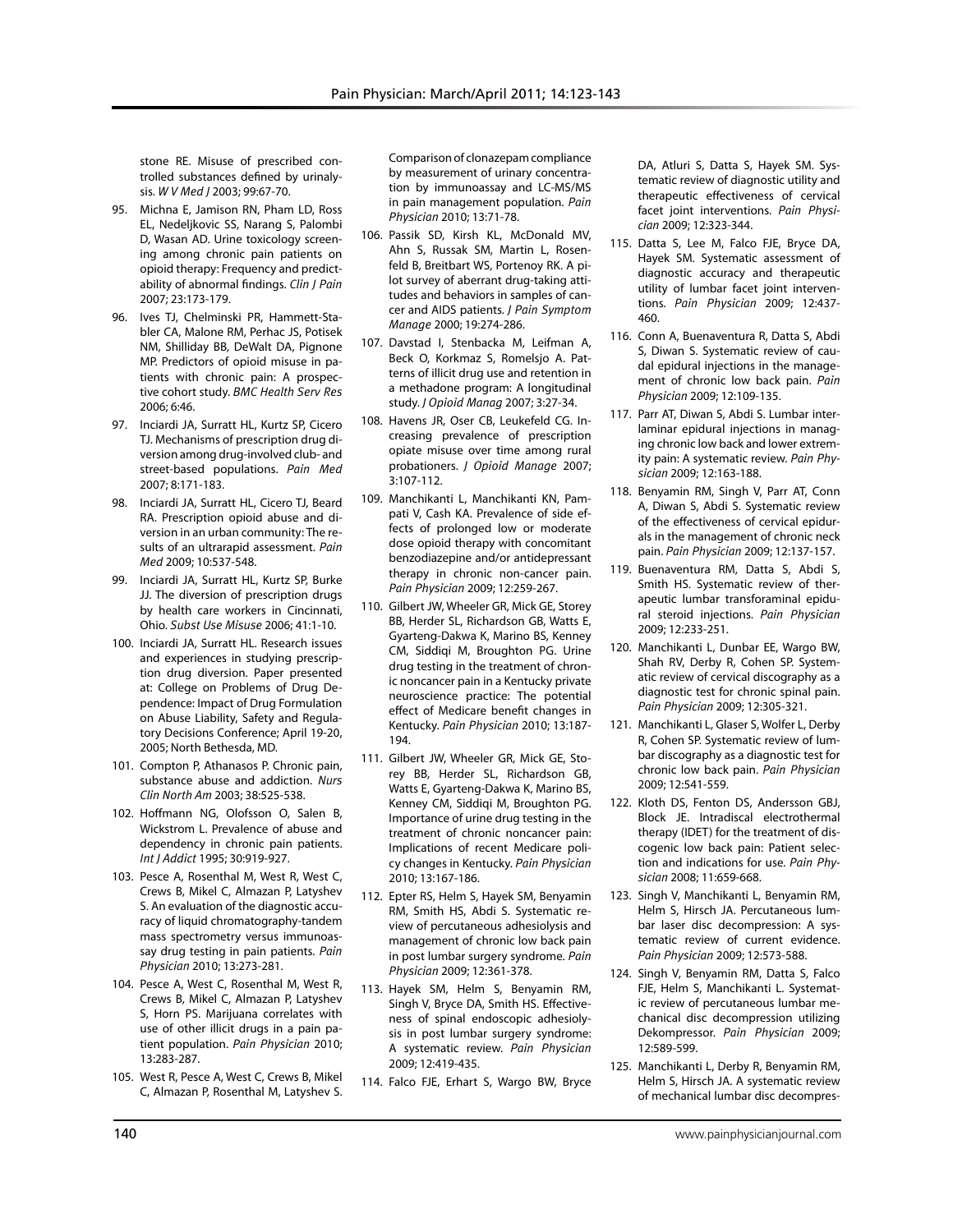sion with nucleoplasty. *Pain Physician* 2009; 12:561-572.

- 126. Hirsch JA, Singh V, Falco FJE, Benyamin RM, Manchikanti L. Automated percutaneous lumbar discectomy for the contained herniated lumbar disc: A systematic assessment of evidence. *Pain Physician* 2009; 12:601-620.
- 127. Frey ME, Manchikanti L, Benyamin RM, Schultz DM, Smith HS, Cohen SP. Spinal cord stimulation for patients with failed back surgery syndrome: A systematic review. *Pain Physician* 2009; 12:379-397.
- 128. Patel VB, Manchikanti L, Singh V, Schultz DM, Hayek SM, Smith HS. Systematic review of intrathecal infusion systems for long-term management of chronic non-cancer pain. *Pain Physician* 2009; 12:345-360.
- 129. Manchikanti L, Boswell MV, Singh V, Derby R, Fellows B, Falco FJE, Datta S, Smith HS, Hirsch JA. Comprehensive review of neurophysiologic basis and diagnostic interventions in managing chronic spinal pain. *Pain Physician* 2009; 12:E71-E120.
- 130. Manchikanti L, Boswell MV, Datta S, Fellows B, Abdi S, Singh V, Benyamin RM, Falco FJE, Helm S, Hayek S, Smith HS. Comprehensive review of therapeutic interventions in managing chronic spinal pain. *Pain Physician* 2009; 12:E123- E198.
- 131. Manchikanti L, Datta S, Derby R, Wolfer LR, Benyamin RM, Hirsch JA. A critical review of the American Pain Society clinical practice guidelines for interventional techniques: Part 1. Diagnostic interventions. *Pain Physician* 2010; 13: E141-E174.
- 132. Manchikanti L, Datta S, Gupta S, Munglani R, Bryce DA, Ward SP, Benyamin RM, Sharma ML, Helm II S, Fellows B, Hirsch JA. A critical review of the American Pain Society clinical practice guidelines for interventional techniques: Part 2. Therapeutic interventions. *Pain Physician* 2010; 13:E215-E264.
- 133. Gerges FJ, Lipsitz SR, Nedeljkovic SS. A systematic review on the effectiveness of the nucleoplasty procedure for discogenic pain. *Pain Physician* 2010; 13:117-132.
- 134. Manchikanti L, Falco FJE, Boswell MV, Hirsch JA. Facts, fallacies, and politics of comparative effectiveness research: Part 1. Basic considerations. *Pain Physician* 2010; 13:E23-E54.
- 135. Manchikanti L, Falco FJE, Boswell MV, Hirsch JA. Facts, fallacies, and politics

of comparative effectiveness research: Part 2. Implications for interventional pain management. *Pain Physician* 2010; 13:E55-E79.

- 136. Deyo RA, Mirza SK, Turner JA, Martin BI. Overtreating chronic back pain: Time to back off? *J Am Board Fam Med* 2009; 22:62-68.
- 137. Manchikanti L, Pampati V, Boswell MV, Smith HS, Hirsch JA. Analysis of the growth of epidural injections and costs in the Medicare population: A comparative evaluation of 1997, 2002, and 2006 data. *Pain Physician* 2010; 13:199-212.
- 138. Manchikanti L, Pampati V, Singh V, Boswell MV, Smith HS, Hirsch JA. Explosive growth of facet joint interventions in the Medicare population in the United States: A comparative evaluation of 1997, 2002, and 2006 data. *BMC Health Serv Res* 2010; 10:84.
- 139. Manchikanti L, Singh V, Pampati V, Smith HS, Hirsch JA. Analysis of growth of interventional techniques in managing chronic pain in Medicare population: A 10-year evaluation from 1997 to 2006. *Pain Physician* 2009; 12:9-34.
- 140. Manchikanti L, Hirsch JA. Obama health care for all Americans: Practical implications. *Pain Physician* 2009; 12:289- 304.
- 141. Deyo RA, Mirza SK. The case for restraint in spinal surgery: Does quality management have a role to play? *Eur Spine J* 2008; 3:331-337.
- 142. Friedly J, Chan L, Deyo R. Increases in lumbosacral injections in the Medicare population: 1994 to 2001. *Spine (Phila Pa 1976)* 2007; 32:1754-1760.
- 143. Friedly J, Chan L, Deyo R. Geographic variation in epidural steroid injection use in Medicare patients. *J Bone Joint Surg Am* 2008; 90:1730-1737.
- 144. Deyo RA, Mirza SK, Martin BI, Kreuter W, Goodman DC, Jarvik JG. Trends, major medical complications, and charges associated with surgery for lumbar spinal stenosis in older adults. *JAMA* 2010; 303:1259-1265.
- 145. Weinstein JN, Lurie JD, Olson PR, Bronner KK, Fisher ES. United States' trends and regional variations in lumbar spine surgery: 1992-2003. *Spine (Phila Pa 1976)* 2006; 31:2707-2714.
- 146. McCrory DC, Turner DA, Patwardhan MB, Richardson WL. *Spinal fusion for degenerative disc disease affecting the lumbar spine (draft evidence report/ technology review prepared for the Medicare Coverage Advisory Committee meeting)*, November, 1, 2006; www.

cms.hhs.gov/determinationprocess/ downloads/id41ta.pdf.

- 147. Deyo RA, Mirza SK. Trends and variations in the use of spine surgery. *Clin Orthop Relat Res* 2006; 443:139-146.
- 148. US Department of Health and Human Services. Office of Inspector General (OIG). Medicare Payments for Facet Joint Injection Services (OEI-05-07- 00200). September 2008.
- 149. US Department of Health and Human Services. Office of Inspector General (OIG). Inappropriate Medicare Payments for Transforaminal Epidural Injection Services (OEI-05-09-00030). August 2010.

www.oig.hhs.gov/oei/reports/oei-05- 09-00030.pdf.

- 150. Report Submitted to Dominion Diagnostics by: Allen Dobson, PhD, Steven Heath, MPA, Audrey El-Gamil, Joan E. DaVanzo, PhD, MSW from Dobson Da-Vanzo & Associates, LLC RE: Assessing Potential Medicare Savings from Implementing a Change in Payment for Selected Clinical Laboratory Services. July 10, 2009.
- 151. Evans M, Kriger S, Gunn J, Schwilke G. Effective monitoring of opiates in chronic pain patients. *Pract Pain Manag* 2009; 9:32-33.
- 152. Keuhn B. Safety plan for opioids meets resistance: Opioid-linked deaths. *JAMA* 2010; 303:495-497.
- 153. Starrels JL, Becker WC, Alford DP, Kapoor A, Williams AR, Turner BJ. Systematic review: Treatment agreements and urine drug testing to reduce opioid misuse in patients with chronic pain. *Ann Intern Med* 2010; 152:712-720.
- 154. Reisfield GM, Webb FJ, Bertholf RL, Sloan PA, Wilson GR. Family physicians' proficiency in urine drug test interpretation. *J Opioid Manag* 2007; 3:333-337.
- 155. Levy S, Harris SK, Sherritt L, Angulo M, Knight JR. Drug testing of adolescents in ambulatory medicine: Physician practices and knowledge. *Arch Pediatr Adolesc Med* 2006; 160:146-150.
- 156. Bair MJ, Krebs EE. Why is urine drug testing not used more often in practice? *Pain Pract* 2010; 10:493-496.
- 157. Ameritox Ltd., agrees to pay \$16.3 million to resolve kickback claims associated with laboratory testing services [press release]. United States Attorney's Office, Middle District of Florida; November 16, 2010.
	- www.justice.gov/usao/flm/pr/2010/ nov/20101116\_%20Civil%20Ameritox. pdf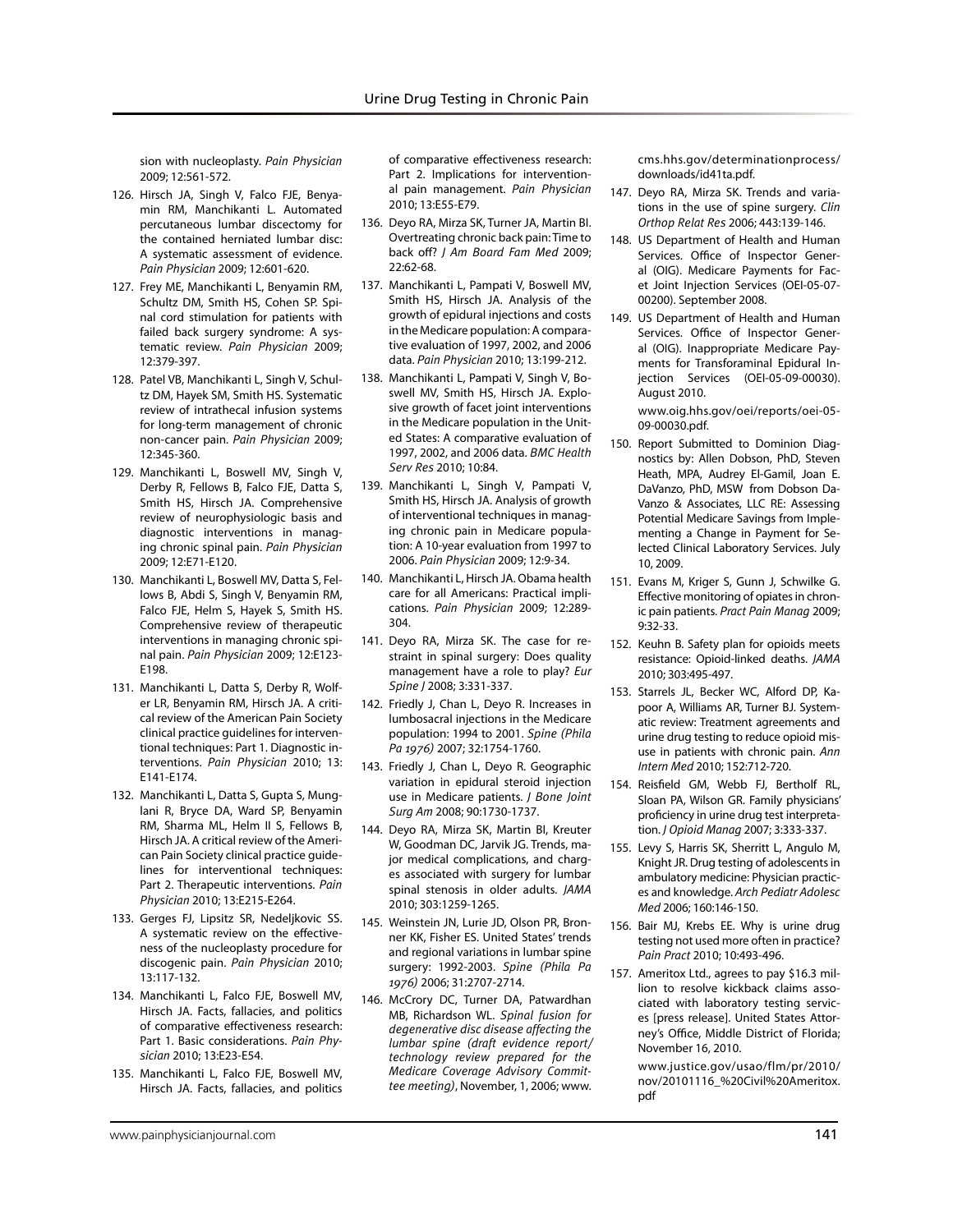- 158. Couto JE, Romney MC, Leider HL, Sharma S, Goldfarb NI. High rates of inappropriate drug use in the chronic pain population. *Popul Health Manag* 2009; 12:185-190.
- 159. Levine MR, Rennie WP. Pre-employment urine drug testing of hospital employees: Future questions and review of current literature. *Occup Environ Med* 2004; 61:318-324.
- 160. Bray RM, Marsden ME, Rachal JV, Peterson MR. Drugs in the military workplace: Findings from the 1988 worldwide survey. *NDA Res Monogr* 1990; 100:25-43.
- 161. Reagan R. Executive order 12564. Federal Register. Vol 51, No. 180. September 17, 1986.
- 162. Osborne R, Joel S, Trew D, Slevin M. Morphine and metabolite behavior after different routes of morphine administration: Demonstration of the importance of the active metabolite morphine-6-glucuronide. *Clin Pharmacol Ther* 1990; 47:12-19.
- 163. Bell MD, Murray GR, Mishra P, Calvey TN, Weldon BD, Williams NE. Buccal morphine–a new route for analgesia? *Lancet* 1985; 1:71-73.
- 164. Nordberg G, Borg L, Hedner T, Mellstrand T. CSF and plasma pharmacokinetics of intramuscular morphine. *Eur J Clin Pharmacol* 1985; 27:677-681.
- 165. Oxycontin. T*homson Physicians' Desk Reference* 61st ed. Thomson, Montvale, 2007.
- 166. Murray A, Hagen NA. Hydromorphone. *J Pain Symptom Manage* 2005; 29:S57- S66.
- 167. Kiang TK, Ensom MH, Chang TK. UDPglucuronosyltransferases and clinical drug-drug interactions. *Pharmacol Ther* 2005; 106:97-132.
- 168. Kim RB. Transporters and drug discovery: Why, when, and how. *Mol Pharm* 2006; 3:26-32.
- 169. Fakhoury M, Litalien C, Medard Y, Cavé H, Ezzahir N, Peuchmaur M, Jacqz-Aigrain E. Localization and mRNA expression of CYP3A and P-glycoprotein in human duodenum as a function of age. *Drug Metab Dispos* 2005; 33:1603- 1607.
- 170. Rogers JF, Nafziger AN, Bertino JS Jr. Pharmacogenetics affects dosing, efficacy, and toxicity of cytochrome P450 metabolized drugs. *Am J Med* 2002; 113:746-750.
- 171. Kirchheiner J, Schmidt H, Tzvetkov M, Keulen JT, Lötsch J, Roots I, Brockmöller

J. Pharmacokinetics of codeine and its metabolite morphine in ultra-rapid metabolizers due to CYP2D6 duplication. *Pharmacogenomics J* 2007; 7:257-265.

- 172. Spear BB, Heath-Chiozzi M, Huff J. Clinical application of pharmacogenetics. *Trends Mol Med* 2001; 7:201-204.
- 173. Hutchinson MR, Menelaou A, Foster DJ, Coller JK, Somogyi AA. CYP2D6 and CY-P3A4 involvement in the primary oxidative metabolism of hydrocodone by human liver microsomes. *Br J Clin Pharmacol* 2004; 57:287-297.
- 174. Totah RA, Allen KE, Sheffels P, Whittington D, Kharasch ED. Enantiomeric metabolic interactions and stereoselective human methadone metabolism. *J Pharmacol Exp Ther* 2007; 321:389-399.
- 175. Kharasch ED, Hoffer C, Whittington D, Sheffels P. Role of hepatic and intestinal cytochrome P450 3A and 2B6 in the metabolism, disposition, and miotic effects of methadone. *Clin Pharmacol Ther* 2004; 76:250-269.
- 176. Lalovic B, Phillips B, Risler LL, Howald W, Shen DD. Quantitative contribution of CYP2D6 and CYP3A to oxycodone metabolism in human liver and intestinal microsomes. *Drug Metab Dispos* 2004; 32:447-454.
- 177. Paar WD, Poche S, Gerloff J, Dengler HJ. Polymorphic CYP2D6 mediates Odemethylation of the opioid analgesic tramadol. *Eur J Clin Pharmacol* 1997; 53:235-239.
- 178. Subrahmanyam V, Renwick AB, Walters DG, Young PJ, Price RJ, Tonelli AP, Lake BG. Identification of cytochrome P-450 isoforms responsible for cis-tramadol metabolism in human liver microsomes. *Drug Metab Dispos* 2001; 29:1146-1155.
- 179. Somogyi AA, Barratt DT, Coller JK. Pharmacogenetics of opioids. *Clin Pharmacol Ther* 2007; 81:429-444.
- 180. Bernard JP, Opdal MS, Karinen R, Mørland J, Khiabani HZ. Relationship between methadone and EDDP (2-ethylidene-1,5-dimethyl-3,3-diphenylpyrrolidine) in urine samples from Norwegian prisons. *Eur J Clin Pharmacol* 2007; 63:777-782.
- 181. Rendic S. Summary of information on human CYP enzymes: Human P450 metabolism data*. DrugMetab Rev* 2002; 34:83–448.
- 182. Eap CB, Buclin T, Baumann P. Interindividual variability of the clinical pharmacokinetics of methadone: Implications for the treatment of opioid de-

pendence. *Clin Pharmacokinet* 2002; 41:1153-1193.

- 183. Hanks GW, Reid C. Contribution to variability in response to opioids. *Support Care Cancer* 2005; 13:145-152.
- 184. Lotsch J, Skarke C, Liefhold J, Geisslinger G. Genetic predictors of the clinical response to opioid analgesics: Clinical utility and future perspectives. *Clin Pharmacokinet* 2004; 43:983-1013.
- 185. Popa C, Beck O, Brodin K. Morphine formation from ethylmorphine: Implications for drugs-of-abuse testing in urine. *J Anal Toxicol* 1998; 22:142-147.
- 186. Streetman DS, Ellis RE, Nafziger AN, Leeder JS, Gaedigk A, Gotschall R, Kearns GL, Bertino JS Jr. Dose dependency of dextromethorphan for cytochrome P450 2D6 (CYP2D6) phenotyping. *Clin Pharmacol Ther* 1999; 66:535- 541.
- 187. Lee LS, Nafziger AN, Bertino JS Jr. Evaluation of inhibitory drug interactions during drug development: Genetic polymorphisms must be considered. *Clin Pharmacol Ther* 2005;78:1-6.
- 188. Labroo RB, Paine MF, Thummel KE, Kharasch ED. Fentanyl metabolism by human hepatic and intestinal cytochrome P450 3A4: Implications for interindividual variability in disposition, efficacy, and drug interactions. *Drug Metab Dispos* 1997; 25:1072-1080.
- 189. Chen M, Ma L, Drusano GL, Bertino JS Jr, Nafziger AN. Sex differences in CY-P3A activity using intravenous and oral midazolam. *Clin Pharmacol Ther* 2006; 80:531-538.
- 190. Wolbold R, Klein K, Burk O, Nüssler AK, Neuhaus P, Eichelbaum M, Schwab M, Zanger UM. Sex is a major determinant of CYP3A4 expression in human liver. *Hepatology* 2003; 38:978-988.
- 191. Leavitt SB, Shinderman M, Maxwell S, Eap CB, Paris P. When "enough" is not enough: New perspectives on optimal methadone maintenance dose. *Mt Sinai J Med* 2000; 67:404-411.
- 192. Deferme S, Augustijns P. The effect of food components on the absorption of P-gp substrates: A review. *J Pharm Pharmacol* 2003; 55:153-162.
- 193. Manno J. Interpretation of Urinalysis Results. In: Hawks RL, Chiang CN (eds). *NIDA Research Monograph: Urine Testing for Drugs of Abuse.* Department of Health and Human Services, Rockville, 1986, pp 54-60.
- 194. Springhouse Corporation. *Handbook of Diagnostic Tests* [2nd ed]. Springhouse